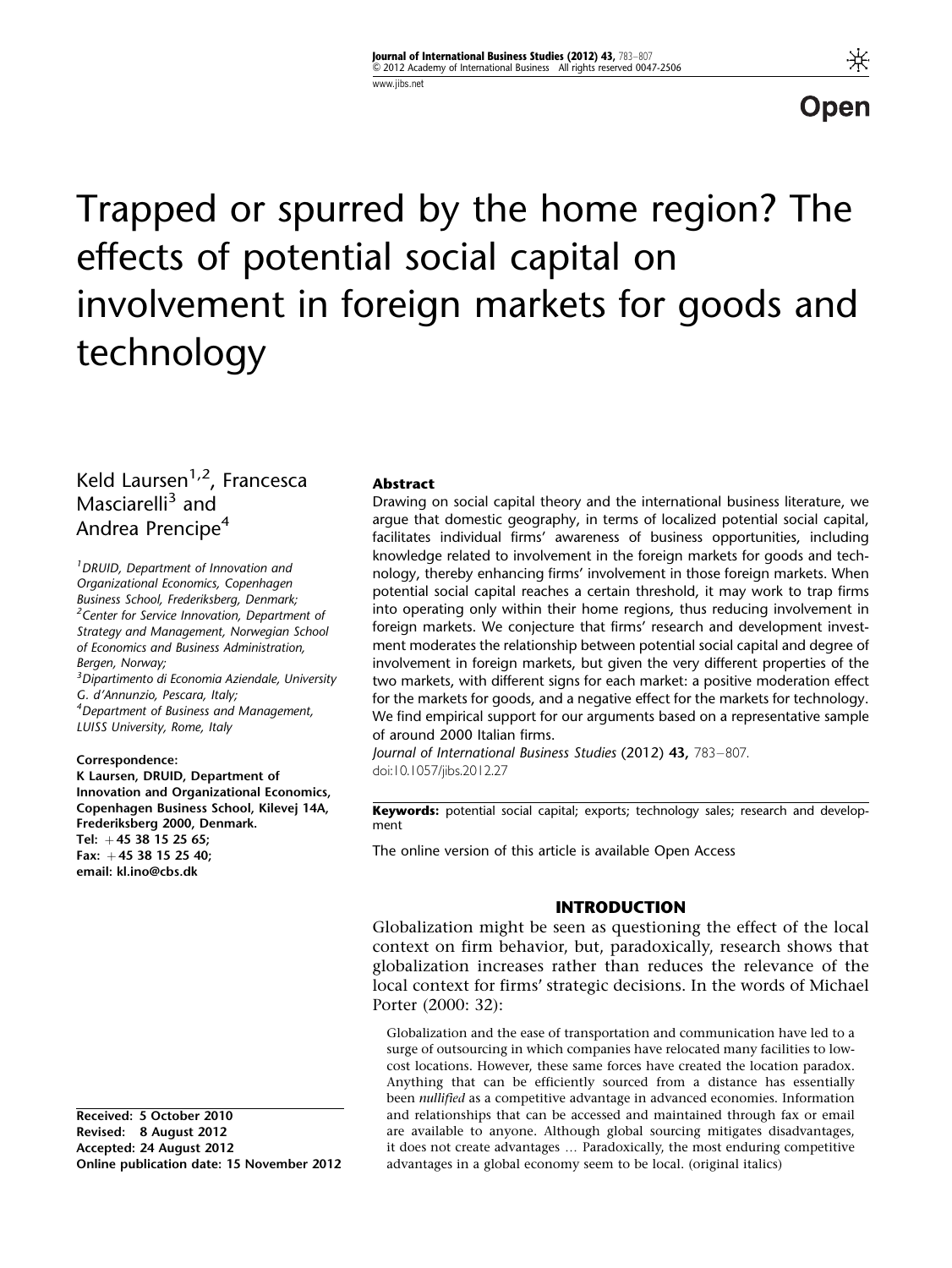Extant research has looked at how geographically proximate sources contribute to firms' competitive advantage. Porter (1990, 2000) proposes a framework to analyze how the co-location of related economic activities and actors (sophisticated and demanding local customers, and suppliers and related industries) within a particular geographic area can promote innovation and become the basis of competitive advantage in international markets. This framework constitutes an important contribution to our knowledge of the role of geographically localized factors in the international competitiveness of firms. However, the assumption that colocation implies that the organizations involved interact is a limitation; the model says little about the mechanisms that facilitate local knowledge and information flows in that context. There is also a large body of literature on international business that considers multinational corporation investment activities in foreign locations as aimed at tapping into the business knowledge of the foreign entities (Bartlett & Ghoshal, 1989; Cantwell, 1989; Hedlund, 1986). This approach has been developed and refined, and is supported empirically (e.g., by, Almeida, 1996; Andersson, Forsgren, & Holm, 2002; Flores & Aguilera, 2007; Phene & Almeida, 2008). Whereas the knowledge-related characteristics of foreign locations have been examined extensively, few studies have investigated how the opportunities for knowledge sourcing in the home location influence firms' involvement in foreign markets (for an exception, see Cantwell & Janne, 1999).

This paper tries to fill some of these gaps in the literature. It explores the implications of home-region localized (potential) social capital – understood as a critical contextual mechanism that facilitates access to knowledge and other resources – for firms' international activities. We posit that the characteristics of the home region's social structure inform and define the opportunities for firms to access locally embedded resources through their effect on the circulation of knowledge. Accordingly, potential local social ties play an important role in facilitating firms' globalization efforts. In other words, the opportunities for knowledge flows in the domestic region influence the involvement of firms in foreign markets. A novelty of our paper is that it examines the relationship between potential social capital – a characteristic of the home region – and firms' involvement in foreign markets. We rely on standard measures of foreign market involvement, and distinguish between the internationalization of goods, measured by firms' export performance (e.g., Fernández & Nieto, 2006), and the internationalization of technology, measured by firms' supply-side presence in the foreign markets for technology (e.g., Chen, 2005).

While our approach is similar to Porter's, it is novel in focusing on an important aspect of geography and its potential to "channel" resources such as information, knowledge, and complementary assets within a particular geographic space. We examine the level of social ties among individuals within a geographically contained area. Previous research shows that success in foreign markets requires that firms leverage the resources and knowledge of other organizations (Oviatt & McDougall, 1994), which often is achieved through personal network ties (e.g., Coviello & Munro, 1997; Ellis, 2000; Guler & Guillén, 2010; Yli-Renko, Autio, & Tontti, 2002; Zhou, Wu, & Luo, 2007). Although work on the importance of social variables for firms' involvement in foreign markets has enhanced our understanding of the phenomenon, it does not link home geography, social variables, and involvement in foreign markets, either theoretically or empirically. Also, the studies referred to above highlight the positive effects of a favorable home location (Porter), or of social network ties, for international competitiveness. We include these positive effects in our model, but also explicitly model some important downsides of potential social capital for involvement in foreign markets.

Our view of social capital is based on Nahapiet and Ghoshal's (1998: 243) definition: "the sum of the actual and potential resources embedded within, available through, and defined from the network of relationships possessed by an individual or social unit". Our focus is on the important dimension of the strength of individuals' private social networks within geographical locations, and how firms can benefit from geographic location in areas characterized by individuals with an abundance of social ties. For the individual firm, a large number of social ties among individuals in a particular geographic location can be considered potential social capital: assuming that personal relationships and work relationships overlap, the managers and employees in firms located in regions characterized by high numbers of social ties can potentially draw on resources from within the same region. Social ties, facilitated by potential social capital, can transfer knowledge about business opportunities between firms and institutions, including knowledge about (local and foreign) markets, and facilitate access to the resources needed to commercialize products.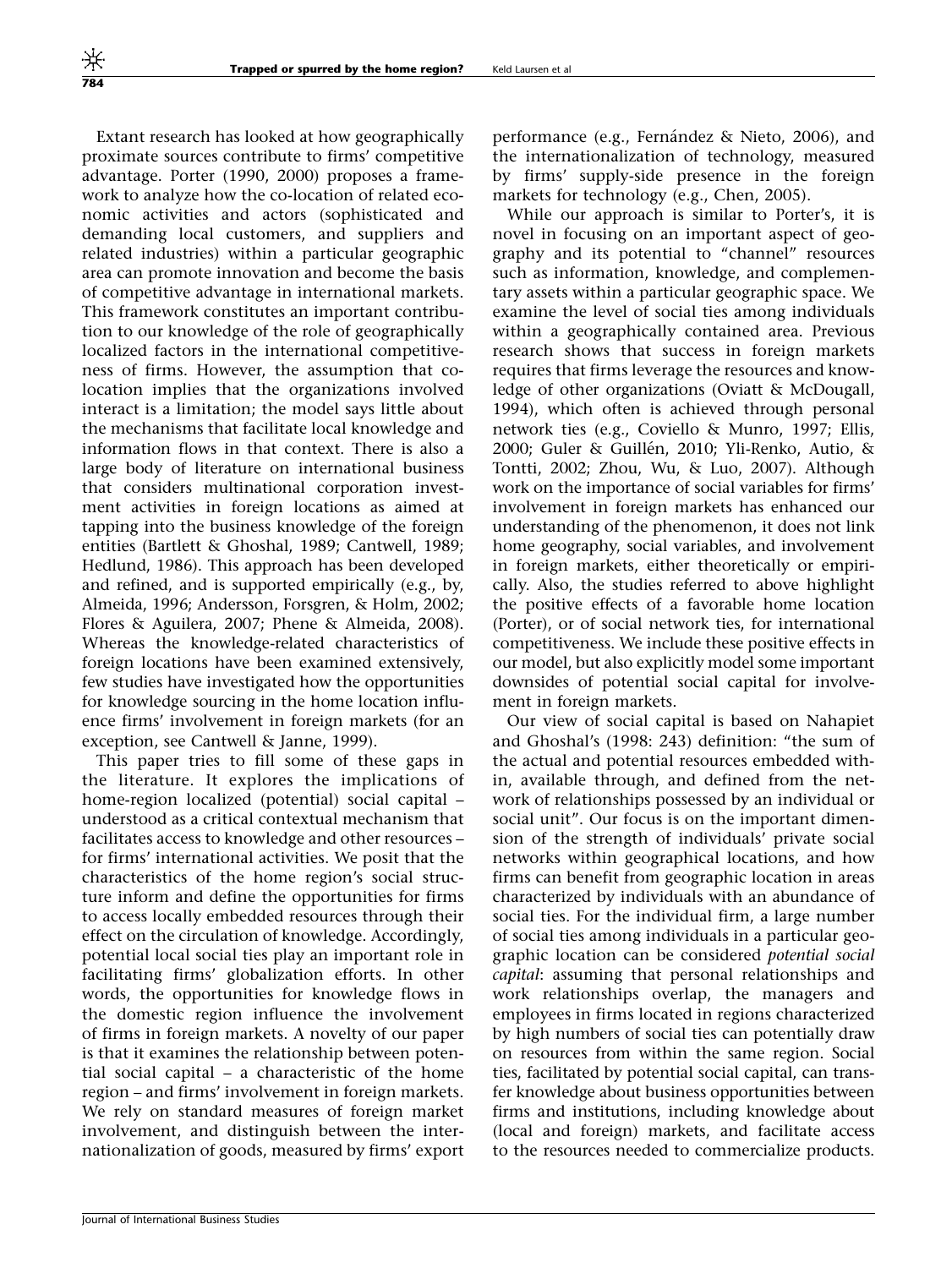We focus on the regional or sub-national level of analysis. We start from the premise that social ties are predominantly bound by geography (Putnam, Leonardi, & Nanetti, 1993), and that since information and knowledge flows require frequent personal interaction, local social ties are important channels for knowledge exchange and knowledge flows (Almeida & Kogut, 1999; Breschi & Lissoni, 2009; Stuart & Sorenson, 2003; Zucker, Darby, & Brewer, 1998).

We argue that the social capital of the firm's home region enhances the degree of its involvement in foreign markets in terms of both tangible goods and intangible technologies. We also argue that, whereas the returns from potential social capital may be mostly positive for firm globalization, after a certain threshold the benefits from location in a region with extensive ties among individuals decline, and the firms can be negatively affected by overembeddedness (of firm or individuals) in the local environment (Uzzi, 1997).

Our three last predictions are based on the diverse properties of the two markets. Based on these properties, we hypothesize that firms will suffer more from the negative effects of very high levels of potential social capital in the case of involvement in the foreign markets for technology than in the case of the markets for goods. Moreover, we posit that firms that invest more in research and development (R&D) obtain more involvement in foreign markets for goods for any level of potential social capital (positive moderation). In contrast, firms that invest less in research and development (R&D) obtain more involvement in foreign markets for technology for any level of potential social capital (negative moderation). We use Italian Institute of Statistics (ISTAT) data for 1999 to explore differences in the levels of potential social capital across Italian regions. The items were collected at the individual level and aggregated to the regional level. To measure potential social capital, we selected a number of items that identify a mix of strong ties (e.g., friendship ties) and social participation (e.g., membership of voluntary associations) among the individuals within given regions. We combine these data with firm-level data to investigate our hypotheses.

This study makes three main contributions, each with a theoretical and an empirical component. First, although there is a substantial body of work in international business and geography that investigates the knowledge endowments of foreign locations, few studies examine the characteristics and levels of firms' involvement in the markets for exports of goods and technologies, and the characteristics (knowledge endowments) of their home locations. A notable exception is Cantwell and Janne (1999), which shows that subsidiaries whose parent companies' home locations can be characterized as "lower-order" technologically, tend to engage in technological activities similar to those in the home location, while the subsidiaries of multinational firms headquartered in "higherorder" technology locations tend to undertake activities that are technologically different. Cantwell and Janne examine search behavior in foreign locations, but not the mechanisms related to the home context that may induce greater involvement in foreign markets (or hinder firms' international activity). The present study provides novelty by demonstrating the importance of the home region's "knowledge characteristics" relative to the firm's degree of involvement in foreign markets.

Second, in this paper we compare and contrast the influence of home location on involvement in foreign markets, in two related but very different markets: the market for goods and the market for technology. Most studies in the literature focus on only one or other of these markets. Thus this study contributes to the emerging literature on the internationalization of intangible resources (e.g., Knight & Kim, 2009) and the functioning of the markets for technology (e.g., Arora, Fosfuri, & Gambardella, 2001). Third, while research on social capital tends to focus on its benefits (e.g., Zhou et al., 2007), we argue that potential social capital facilitates firms' efforts to participate in international markets, but acknowledge the limits possibly set by "home" potential social capital. We argue that very high levels of regional potential social capital are likely to have negative consequences. Potential social capital can induce both embeddedness and overembeddedness (Uzzi, 1997).

#### THEORETICAL BACKGROUD

The international business literature shows that firms operating in foreign markets often encounter the "liability of foreignness", which increases the costs of foreign market activities (Dunning, 1977; Hymer, 1976; Zaheer, 1995). For this reason, firms tend to internationalize only when the host-country firm-specific advantages are sufficiently valuable to offset – or at least significantly reduce – these "unfamiliarity" costs (Buckley & Casson, 1976; Zaheer, 1995).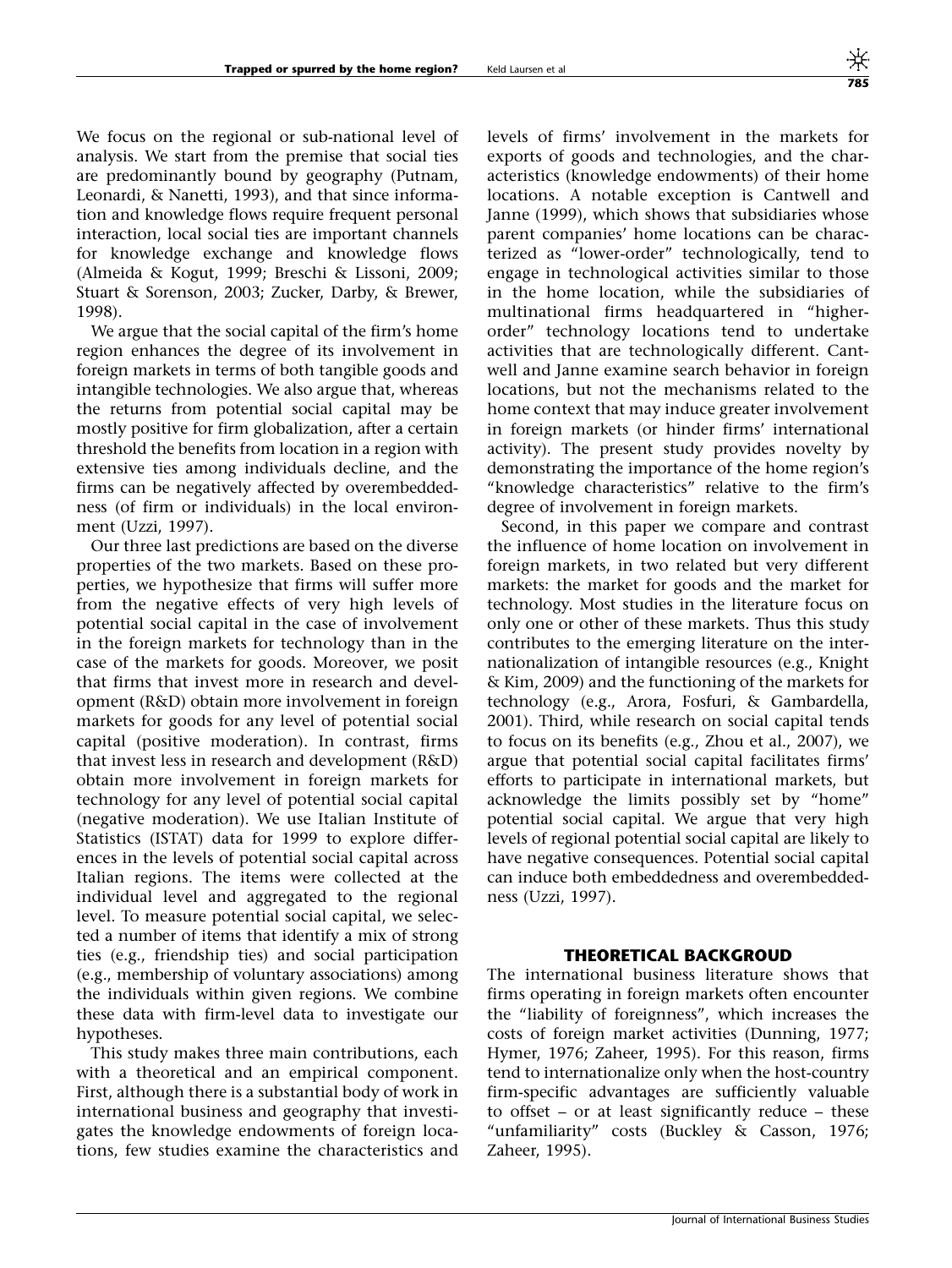The regional systems of innovation approach argues that regional borders define how innovation and knowledge are created and diffused by strongly interrelated local actors (see, e.g., Asheim, 1996; Cooke, Clifton, & Oleaga, 2005). Firms interact with other firms and with research institutes and financial and public institutions, and these interactions are enhanced by face-to-face and sustained contact (Gertler, 2003; Keeble & Williamson, 1999). Local actors share values, norms, and standards with marked regional dimensions. The importance of geographical proximity is supported by empirical research on knowledge spillovers (Audretsch & Feldman, 1996; Feldman, 1994; Jaffe, Trajtenberg, & Henderson, 1993) and clusters (Iammarino & McCann, 2006; Porter, 1990). Empirical research identifying the mechanisms enabling the flow of knowledge concludes that a context characterized by a rich set of relationships and social ties encourages knowledge and information exchange (Almeida & Kogut, 1999; Breschi & Lissoni, 2009; Saxenian, 1994; Stuart & Sorenson, 2003).

Analyzing this set of social ties from a social capital perspective may enable a deeper understanding of social micro-mechanisms rooted in the geographical context that foster knowledge-sharing. This perspective highlights the role of the assets that inform these ties, such as trust, social norms, obligations, and shared communication codes. The literature on localized social capital builds on Coleman (1988, 1990) and Putnam et al. (1993). Coleman (1990) emphasizes that the presence of social relationships among individuals in a geographically bounded area engenders mutual trust. Putnam et al. (1993) identify the determinants of regional institutional efficiency in people's connections within their communities, showing that social capital promotes cooperation, encourages communication, and contributes to the creation of a trust-based environment characterized by respect for social norms. Social ties foster knowledge and resource sharing, increase the speed of problem identification, and reduce the time for monitoring partners. In the management literature, Nahapiet and Ghoshal (1998) and Tsai and Ghoshal (1998) clarify the notion of social capital (although they do not focus specifically on geographically constrained social capital) by breaking it down into three dimensions: structural, relational, and cognitive. The structural dimension refers to informal social interactions among individuals; the relational dimension refers to the assets, such as trust and credibility, embedded in those relationships; and the cognitive dimension refers to shared narratives, codes, and languages. While the relational and the cognitive dimensions may increase with the relational dimension (Tsai & Ghoshal, 1998), they are distinct scopes. In our empirical investigation we focus only on the relational dimension.

As Nahapiet and Ghoshal (1998) note, the work by Putnam et al. (1993) was the inspiration for an extensive literature on social interactions and community participation. This body of work provides evidence of the existence of a positive relationship between social capital and economic performance in a geographically bounded area. Social capital is shown to facilitate collective learning and knowledge spillovers (Capello & Faggian, 2005; Masciarelli, 2011), labor productivity (Sabatini, 2008), economic growth (Beugelsdijk & Schaik, 2005; Knack & Keefer, 1997), productivity based on R&D investment and human capital (Tappeiner, Hauser, & Walde, 2008), product innovation (Laursen, Masciarelli, & Prencipe, 2012), and financial development (Guiso, Sapienza, & Zingales, 2004). While most contributions in this literature show that geographical-level variations in social capital give rise to variations in performance at the same geographical level, in this paper, we claim that regional-level differences in (potential) social capital affect firms' international involvement.

We combine the international business and social capital approaches by arguing that the "unfamiliarity" costs of operating in foreign markets are – at least – alleviated by the characteristics of the home region related to potential social capital: The existence of extensive social networks in the focal firm's home region helps to promote foreign operations in terms of exports of goods and sales of technologies. Specifically, we use measures that reflect individuals' strong ties with other individuals, and their participation in social associations within their private spheres. We aggregate these measures up to the level of region to obtain a single regional-level measure of potential social capital (as in, e.g., Guiso et al., 2004, Putnam et al., 1993). Our argument is that variations in the level of social interaction across regions – reflected in strong ties with other individuals and their participation in social associations – signify the potential for knowledge flows, and that firms located in social-capital-rich regions, based on the private social ties of managers and employees, can more easily draw on information, knowledge, and other resources from within the same region. In turn, and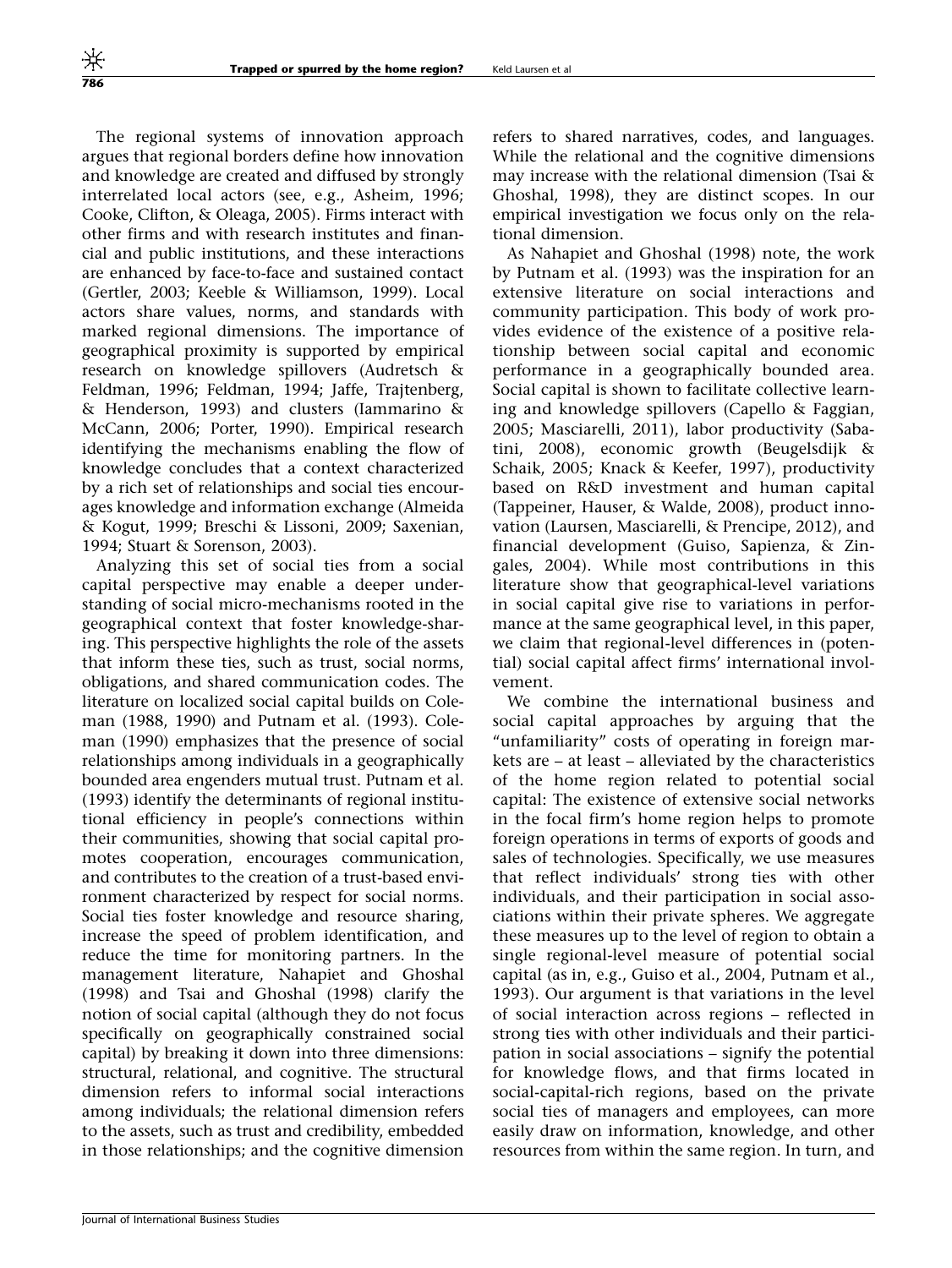as stated in the introduction, established social ties – facilitated by potential social capital – can facilitate the transfer of knowledge about firms' activities, between firms, and between firms and other institutions, and facilitate access to the resources needed to commercialize products and technologies in domestic or foreign markets. These arguments indicate that our analysis rests on the assumption – confirmed in the literature on localized economic activities – that personal and work relationships overlap. This literature shows that within geographical locations, multiple-level (professional and personal) networks eventually merge (Brusco, 1982; Saxenian, 1994). Saxenian (1994) argues that the success of Silicon Valley, compared with other regions such as Route 128, is based on more vigorous exchange of ideas among individuals, firms, and other organizations, facilitated by a regional system of collaboration and learning (often informal in nature).

#### HYPOTHESES

# Social Capital and Involvement in Foreign Markets for Goods and Technology

Our central claim is that location in a socially rich region increases the probability of establishing contacts with other organizations in the region – to learn from and to exchange resources with them. Potential social capital enables the transmission of information on local and non-local opportunities. Extensive social ties among individuals in a region, based on membership of a local organization for example, imply that firm managers and employees are more likely to interact informally with managers and employees from other firms and organizations in the same region. Local social networks can affect firms' involvement in foreign markets – both positively and negatively – for a number of reasons.

In relation to the positive effects, Zhou et al. (2007) synthesize the information advantages generated by firms' social networks in the context of involvement in foreign markets:

- (1) knowledge of foreign market opportunities;
- (2) advice and experiential learning;
- (3) referral, trust, and solidarity involving third parties.

In this context, potential social capital acts as a transmission mechanism:

(a) allowing easier access to state-of-the-art knowledge and information held by local firms and organizations, useful for the development and commercialization of goods and technologies;

- (b) promoting awareness of foreign market opportunities and information on how other local firms undertake internationalization activities in the markets for goods and technologies;
- (c) identifying foreign exchange partners and providing access to tacit knowledge on international business practices (combined (a), (b) and (c) correspond to benefits (1) and (2) synthesized by Zhou et al., 2007).

However, potential social capital also promotes the forging of local social ties among organizations, which help to establish legitimacy and credibility, and facilitate the development of new capabilities needed to trade goods and technologies in foreign markets (corresponding to Zhou et al.'s benefit (3)). These include the capabilities related to product quality and complementary assets. In this context, reliance on networks facilitated by potential social capital may reduce the risks involved in exporting goods and technologies. The innovation literature shows that the degree of innovativeness of a firm's products and technologies depends on collaboration with external actors (see, e.g., Chesbrough, 2003; Laursen & Salter, 2006; Rosenberg, 1982; von Hippel, 2005), and the geography literature shows that such collaboration is often geographically very localized (Cooke et al., 2005; Grabher, 1993; Porter, 2000; Powell, Koput, & Smith-Doerr, 1996). Potential social capital opens up a range of prospects for and multiple channels of collaboration among the firms in a given region, and between firms and other organizations, thereby increasing the possibilities for collaboration aimed at increasing the attractiveness of a focal firm's products and technologies for export. Potential social capital may also enhance the chance of matching a local firm with another firm or organization with complementary assets, enabling access to international markets. The internationalization of La Breton, a small mechanics firm located in northern Italy, has been attributed to its social ties with ingenious and creative local suppliers with complementary assets (Mandurino, 2011).

Geographically localized potential social capital enhances the chances that ties will be established among firms; it is a disincentive for uncooperative behavior in inter-firm collaborations related to complementary assets. Reports of perverse behavior spread rapidly in regions characterized by extensive social ties, and the social punishment for this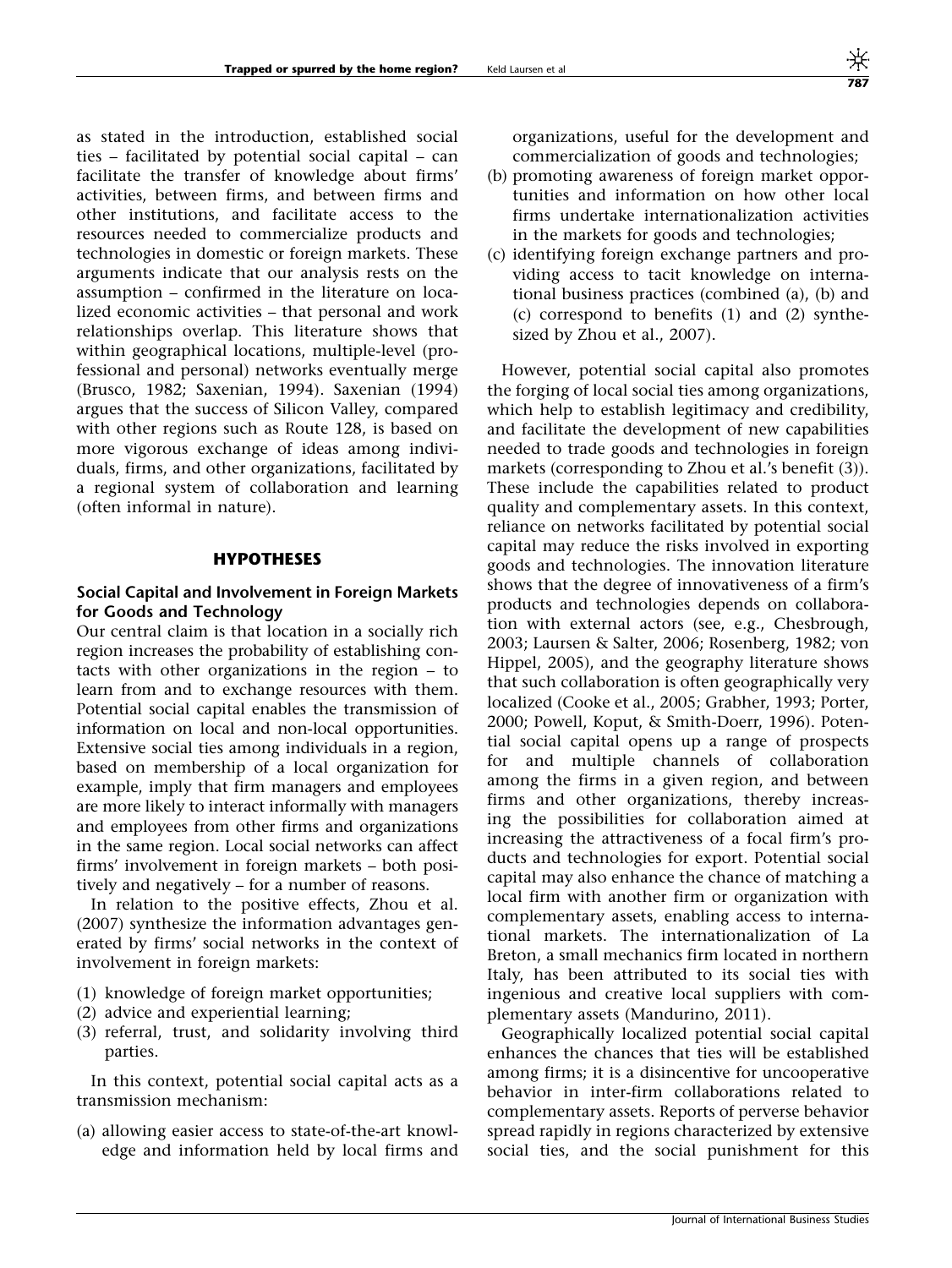behavior may be severe. For example, in Castel Goffredo, a north Italian textile district, there was a verbal agreement among firms producing pantyhose that wage increases would not be offered to competitors' employees. When Filadoro, one of the larger firms in the area, began to violate this agreement, this behavior was made known to all the other firms involved, which then ostracized Filadoro (Lazerson & Lorenzoni, 1999).

Although the above arguments suggest a positive relationship between potential social capital and firms' participation in the international markets for goods and technologies, if the level of potential social capital becomes too high it can trap firms within their local areas, and hinder search processes beyond the home region. This occurs for at least two reasons. One is related to the nature of social capital. Putnam and Goss (2002: 8) emphasize that

Putnam (2000: 22) states that there are "many different forms of social capital" including (betweengroup) bridging and (within-group) bonding. The empirical literature on industrial districts offers some examples of the different effects produced by these primary forms of social capital: bonding and bridging. According to Lazerson and Lorenzoni (1999), the crisis that characterized Prato's apparel district in the 1990s was due to excessive and overly tight local relationships (bonding social capital), which limited the ability of firms to address the needs of new national and international customers. Conversely, those firms that developed ties with firms outside the district – that is, created bridging social capital – survived the crisis (Lazerson & Lorenzoni, 1999). Uzzi (1997) argues that too many strong bonding ties may not favor the network partners' abilities to construct bridges to the outside, and may reduce the inflow of innovative ideas, resulting in firms becoming "overembedded". In other words, when potential social capital becomes the basis for very high numbers of local social ties, identification of opportunities becomes confined to the local.

A second and related reason is based on Levinthal and March's (1993) claim that firms typically have a "tendency to ignore the bigger picture", and are inclined to privilege their nearest neighbors. A high level of potential social capital in the firm's home region may increase the resistance to explore foreign markets because of the very strong embeddedness of managers and employees in their local region. This higher likelihood that the focal firm's members will have strong ties in the local region is related also to higher levels of reciprocity in terms of loyalty and obligation to local partners. Thus firms in regions with very high levels of potential social capital may be more likely to prioritize local partners. Trigilia (1986, 1991) observes that the presence of very strong community bonds was one of the causes of the limited geographical scope of local firms' vision. Glasmeier (1994) claims that one of the causes of the Swiss watch industry's export contraction and consequent decline was an excessive number of local ties within the area, which led firms to ignore the advances being made in technology and markets. In the context of the Ruhr area in Germany, Grabher (1993) notes that repeated interactions among the same group of economic actors discouraged the search for new business activities and partners. High levels of regional potential social capital may confine firms to competing primarily with local firms, and ignoring more distant competitors (Baum & Haveman, 1997). This limits the scope of environmental scanning, and induces myopia towards the behaviors of non-local competitors. According to Pouder and St John (1996), this was the reason for the insular "collective Detroit mind", a shared perception that non-local competitors (specifically, Japanese firms) were no threat to US automakers. The result can be that firms conduct very limited and biased searches for non-local information (Abrahamson & Fombrun, 1994), which reduces their opportunities for internationalization.

In sum, we hypothesize that potential social capital linked to the local geography will have positive returns for firms' involvement in foreign markets only up to a threshold point, after which the returns from potential social capital start to decline. For the markets for goods and technology, we posit that:

Hypothesis 1a: Potential social capital is curvilinearly (inverted U-shape) related to firms' involvement in foreign goods markets.

Hypothesis 1b: Potential social capital is curvilinearly (inverted U-shape) related to firms' involvement in foreign technology markets.

although the phrase "social capital" has a felicitous ring to it, we must take care to consider the potential vices of social capital, or even just the possibility that virtuous forms can have unintended consequences that are not socially desirable.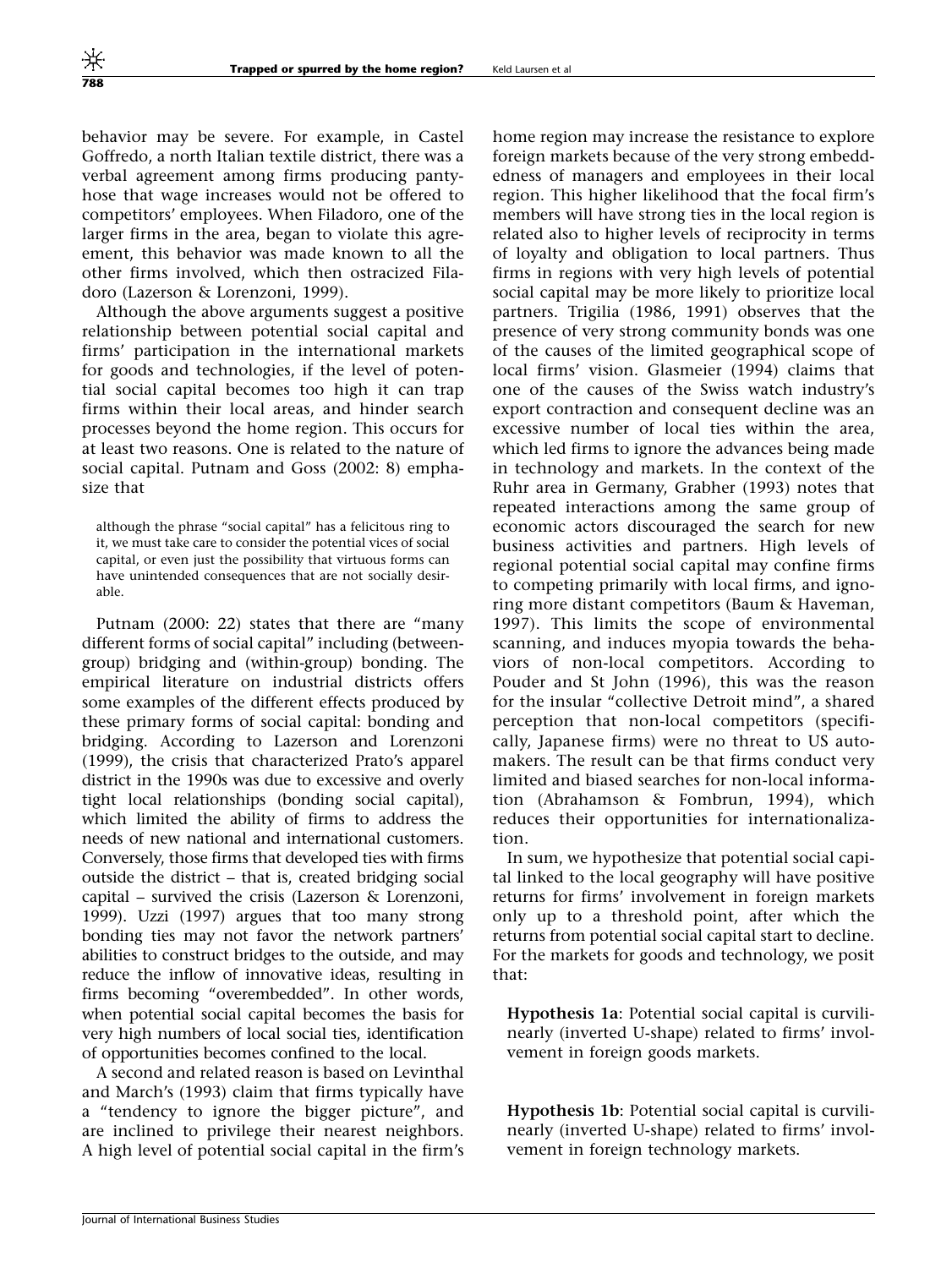The term "technology" refers to broad knowledge about production methods, and to "knowledge rooted in engineering and scientific disciplines, which usually draws on practical experience from production" (Arora et al., 2001: 3). Given this, technology markets are characterized by a series of imperfections. The intrinsic characteristics of these markets generate several difficulties in terms of recognition, disclosure, and organization (Teece, 1981). Firms can create and accumulate technology that has applications in foreign markets. However, since the sale and purchase of technology are complicated processes, they require the home region firm to scan the international scene and make judgments about potential partners. The ability to participate in international technology markets often rests on the ability to collaborate directly with sellers or buyers at the international level, not just over the pure economic exchange of technology (Contractor, 1981). Also, technologies are not static, but are constantly evolving (Teece, 1981), which means that in order to continue to get the full benefit from a traded technology, the partners must establish continuous or recurrent cooperation. Close collaboration with international partners is imperative in the case of technology, since relying on local knowledge can be risky. As argued above, high numbers of local linkages can be a serious hindrance to the possibilities for developing (collaborative) linkages in the international market: Location in a region with a high level of potential social capital implies, for managers and employees, availability of and access to many local channels of interaction in the local region. Uzzi (1997: 49) argues that embeddedness works best as a resource allocation mechanism under "conditions of rapid product innovation". This suggests that the level of embeddedness will be higher in the case of technologies than in the case of goods, since rapid product innovation is an integral part of technology production. Given that a high level of embeddedness is a necessary condition for overembeddedness, extending this logic implies that when embeddedness is less important, as in the markets for goods, the chances of overembeddedness are correspondingly lower than in the case of the markets for technology. The markets for goods are "less imperfect", and a very strong focus on local interaction, induced by the level of social ties among individuals in the region, may be less damaging, given the lesser importance of direct collaboration with international partners than in the case of technologies. Assuming that potential

social capital facilitates embeddedness, we can posit that:

Hypothesis 2: Firms will suffer more from the negative effects of very high levels of potential social capital in the case of involvement in foreign markets for technology than in the case of the markets for goods.

# The Moderating Effect of R&D Investment

#### Goods

Technological resources based on R&D investment can produce competitive advantage in the form of differentiation and innovation, and the production of higher-quality or completely new products (Itami, 1987). The firm's capacity to modify its products is extremely important for participation in foreign markets; modification and adaptation are often necessary to satisfy international demand (Patel & Vega, 1999). Also, because R&D has a high fixed cost, innovative firms will gain relatively more than non-innovative firms from having a larger market. Therefore we can expect R&D-active firms to be more export intensive (Basile, 2001). There is a substantial body of empirical research on firms' export behavior that demonstrates the importance of innovation investment, in the form of R&D, as a major driver of firm success in export markets (e.g., Basile, 2001; Cassiman & Golovko, 2011; Fernández & Nieto, 2006; Ito & Pucik, 1993; Knight & Cavusgil, 2004).

We suggest that there is a complementarity effect between firms' R&D investment and regional potential social capital, and the level of involvement in the markets for goods, such that for a given level of potential social capital in the form of social ties within the region, higher R&D intensity will lead to higher levels of exports of goods. This is because:

(1) Provided that R&D enhances the novelty and quality of the exported good, firms investing more in R&D will be able better to exploit the knowledge and resources acquired through local contacts based on social capital. We have argued that potential social capital in the local region acts as a transmission mechanism allowing firms easier access to resources in terms of stateof-the-art knowledge and information on other firms' internationalization activities in the markets for goods and technology, and more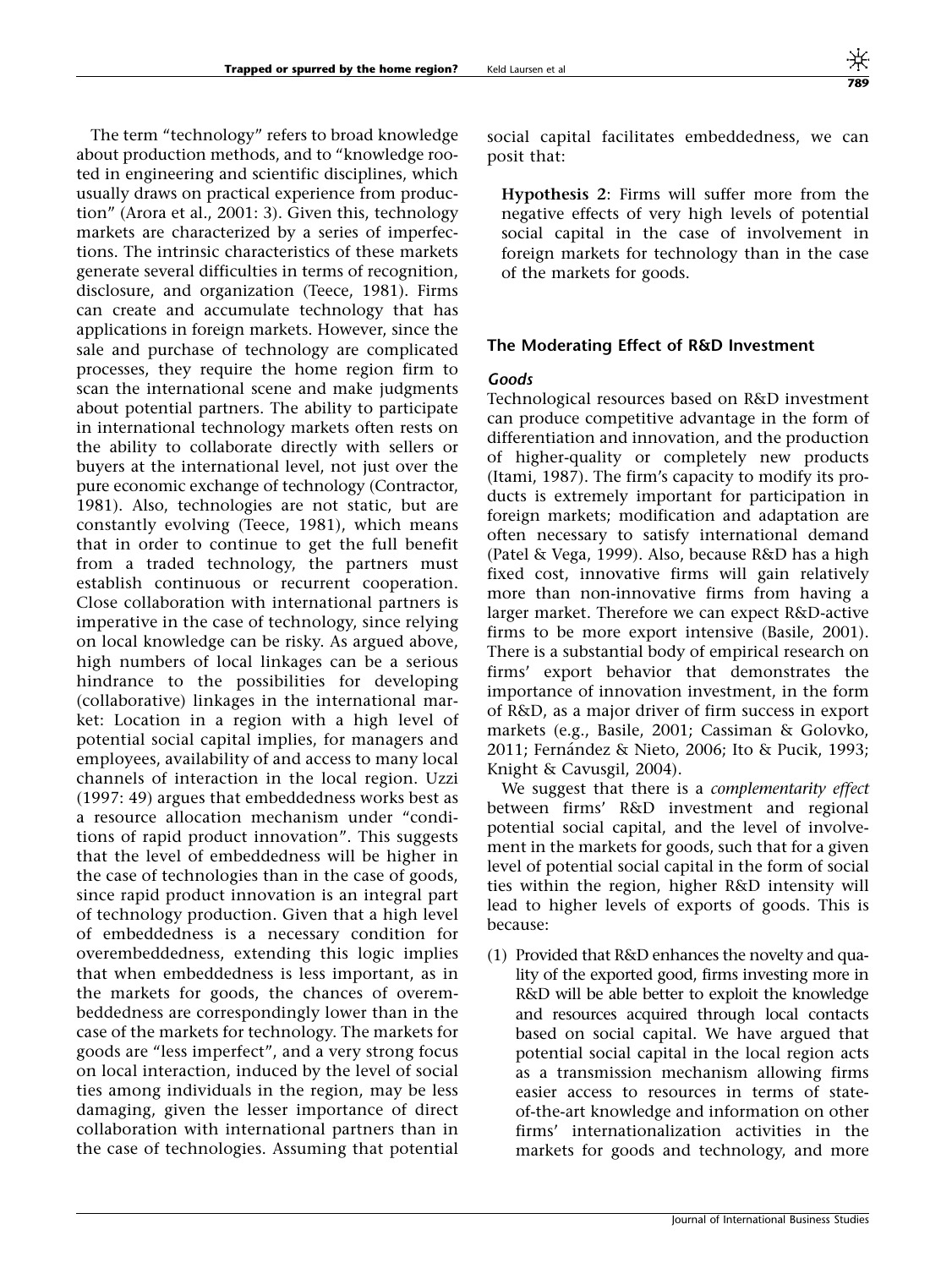seamless access to complementary assets. These resources are more valuable when the exported products are competing on quality or novelty.

(2) Since R&D investment is likely to enhance the firm's absorptive capacity (Cohen & Levinthal, 1990), it will be better able to exploit the resources of other local firms and organizations to develop and commercialize goods.

We would suggest that:

Hypothesis 3: R&D investment positively moderates the relationship between potential social capital and involvement in foreign markets for goods.

# **Technology**

R&D investment is likely to lead to more technologies that potentially could be sold in international markets. However, firms most often produce technologies to enable in-house production of goods (Fosfuri, 2006). Commercialization of a technology through its incorporation in a product or an internal process requires investment in complementary assets, such as "parallel technologies" and/or downstream infrastructure, including systems for supporting the delivery, sale, and servicing of output (McGrath, 1997; Teece, 1986). There is generally acknowledged to be much ex ante uncertainty regarding the need for and availability of these assets when investing in R&D (McGrath, 1997). Accordingly, when R&D investment ex post requires substantial investment in complementary assets, many firms do not have the internal resources to ensure successful commercialization of their inventions. As already argued, location in a region characterized by rich social ties among the employees of different firms facilitates firms' contacts with other organizations, and can ease resource limitations, establish legitimacy and credibility, and facilitate the development of new capabilities. Such a location also increases the likelihood that a firm's technological invention will be developed further in-house. Firms able to invest heavily in R&D, that are located in a region with strong social interactions, are more likely to commercialize the technology in-house. On the other hand, major R&D investment increases the probability of technological innovation, but in a context with few regional social ties, firms are more likely to be forced to sell the technology in foreign markets (rather than using or developing it in-house, which would require substantial investment in complementary assets). Firms in this context also are unable to exploit local social ties to draw on the resources needed for the commercialization of final products. Conversely, firms that produce a technology with minimal investment in R&D will likely be less able to produce the complementary technologies required to commercialize the technology in a final product. If the firm is located in a region rich in social interactions, the personal links between the focal firm's employees and the employees of other organizations will likely enable learning from these other organizations, leading to the sale of the technology abroad. We would suggest that there is a substitution effect between firms' R&D investment and regional potential social capital on the level of involvement in the markets for technology, so that for any given level of R&D intensity, higher potential social capital in the form of social ties within the region should reduce the chances of involvement in foreign markets for technology:

Hypothesis 4: R&D investment negatively moderates the relationship between potential social capital and involvement in foreign markets for technology.

#### EMPIRICAL ANALYSIS

#### Face Validity

To obtain face validity for our arguments related to the link between potential social capital and firms' involvement in foreign markets, we interviewed a number of exporting firms to ascertain whether they engage in informal exchange of information and knowledge with other local firms, organizations, and institutions. We focused especially on international activities. The firms interviewed belong to an aerospace cluster, Polo Aerospaziale, located in the Umbria region. This cluster is an appropriate empirical setting for our study for at least two reasons:

- (1) Umbria has a good level of potential social capital.
- (2) Consistent with our larger sample, the activities of the firms interviewed are manufacturingbased, involved in the production of mechanical and electronic components for aerospace, defense, and civil and military aviation.

We asked interviewees to indicate the sources of their learning about the possibilities for exporting; we asked whether they engaged in formal or informal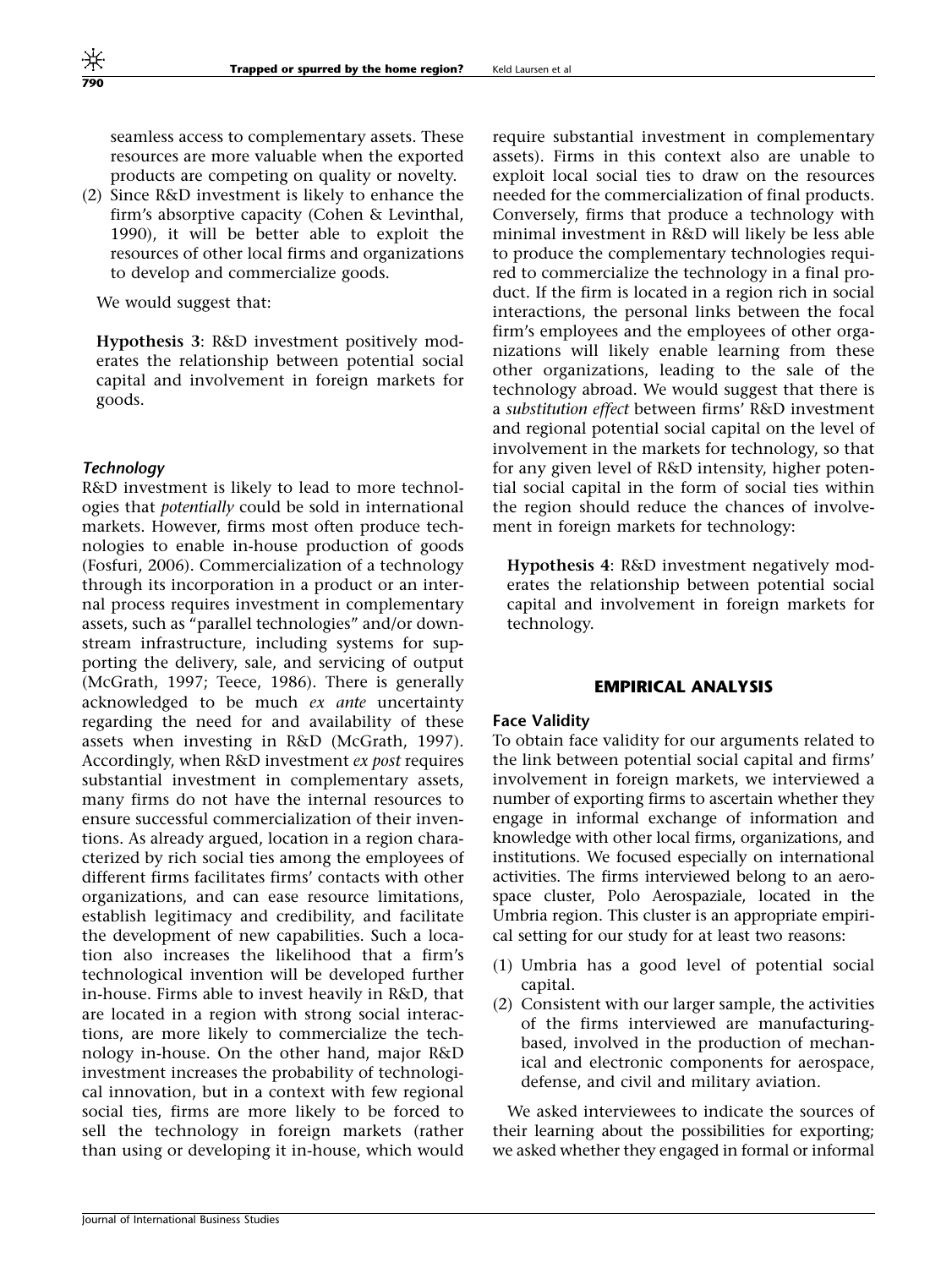discussion of their marketing efforts abroad with managing directors in their local region; and we asked whether these conversations had proved useful for their export efforts.

The interviews showed that firms do exchange information on their activities (including international activities) with local managers and entrepreneurs. Exchanges of information occur through formal and informal interactions, and are important for learning about foreign market opportunities and new marketing techniques and production methods. One interviewee said that:

From talking to people from firms within the district, we have learned about the importance of international exhibitions for exports in this sector, including which are the most important exhibitions, how to present our products in these exhibitions and about the need to cooperate and to present ourselves as a part of the Polo Aerospaziale.

The interviews provided several examples of mutually beneficial knowledge-sharing that had enabled the firms to improve their products, which had made them more attractive to foreign customers. We also gathered more evidence on the importance of potential social capital in the early stages of the internationalization process. One of the firms interviewed had begun exporting only recently. Its products initially did not have the certification required by many foreign buyers. Social interactions with local partners allowed it to discover which foreign companies would be willing to buy its products without this certification. One interviewee told us that:

Thanks to our associates in the Polo Aerospaziale cluster, we got the names of some foreign firms that did not require that certification.

The firm was able to learn from firms that had had this problem in the past, and to begin exporting. Subsequently, social interaction provided it with information on obtaining this certification, which enabled it to increase its presence in the international market.

# Data Description

Our empirical analysis relies on two main data sources: Italian firm-level manufacturing data on involvement in foreign markets, and regional-level data on potential social capital. The firm-level data are from the Survey of Manufacturing Firms conducted by Unicredit-Capitalia (an Italian banking group), covering the period 2001–2003. Unicredit-Capitalia collects data on a large number of variables from a stratified random sample of more than

10,000 manufacturing firms with more than 10 employees. The design of the sampling plan subdivides the population into layers (strata). The sample was extracted from a population of approximately 70,000 firms, and represents about 7% of total firms and 9% of total employees. The final sample is representative of Italian manufacturing firms across macro regions (i.e., northwest, northeast, center, south), the four Pavitt (1984) sectors (i.e., supplier dominated, scale intensive, science based, specialized supplier), and five firm-size bands (11–20, 21–50, 51–250, 251–500, over 500 employees) (Capitalia, 2006). The survey was conducted using a questionnaire instrument administered via telephone interviews, and achieved a response rate of 28.5%. The number of observations with no missing values is 1978 firms for export of goods and 1971 firms for sales of technology abroad.

Regional-level data are from the Multi-scope Analysis conducted by the Italian National Institute of Statistics (ISTAT) in 1999. ISTAT provides valuable data on a stratified random sample of more than 24,000 families and more than 50,000 individuals. Face-to-face interviews were conducted with each family member, and the response rate was 82.5%. ISTAT aggregates individual responses according to the 21 (NUTS 2) regional levels. Our measure of potential social capital consists of eight items involving four two-point scales, two fourpoint scales, one seven-point scale, and one count of voluntary organizations per region (for further details, see the Appendix). The reliability of the two-point scales is perhaps questionable, although such scales confer advantages in terms of simpler administration and scoring (Shupe & Wolfer, 1966). However, potential reliability does not constitute a major problem in our case, since the questions do not require a qualitative judgment (i.e., like/ dislike), but refer to a concrete singular event, in this case whether or not citizens had undertaken a certain activity in the previous 12 months (e.g., attended a voluntary organization (yes/no)). Also, in the factor analysis we use responses aggregated by region and expressed as percentages of the individuals involved in a particular activity, implying that our items are continuous. In our view, the level of the 21 Italian regions is the most relevant level of aggregation for the present study, since the greatest variation in the level of social capital is likely to be between rather than within regions. For example, participation rates for political elections tend to vary across the 21 regions but to be similar within regions (i.e., across provinces within regions).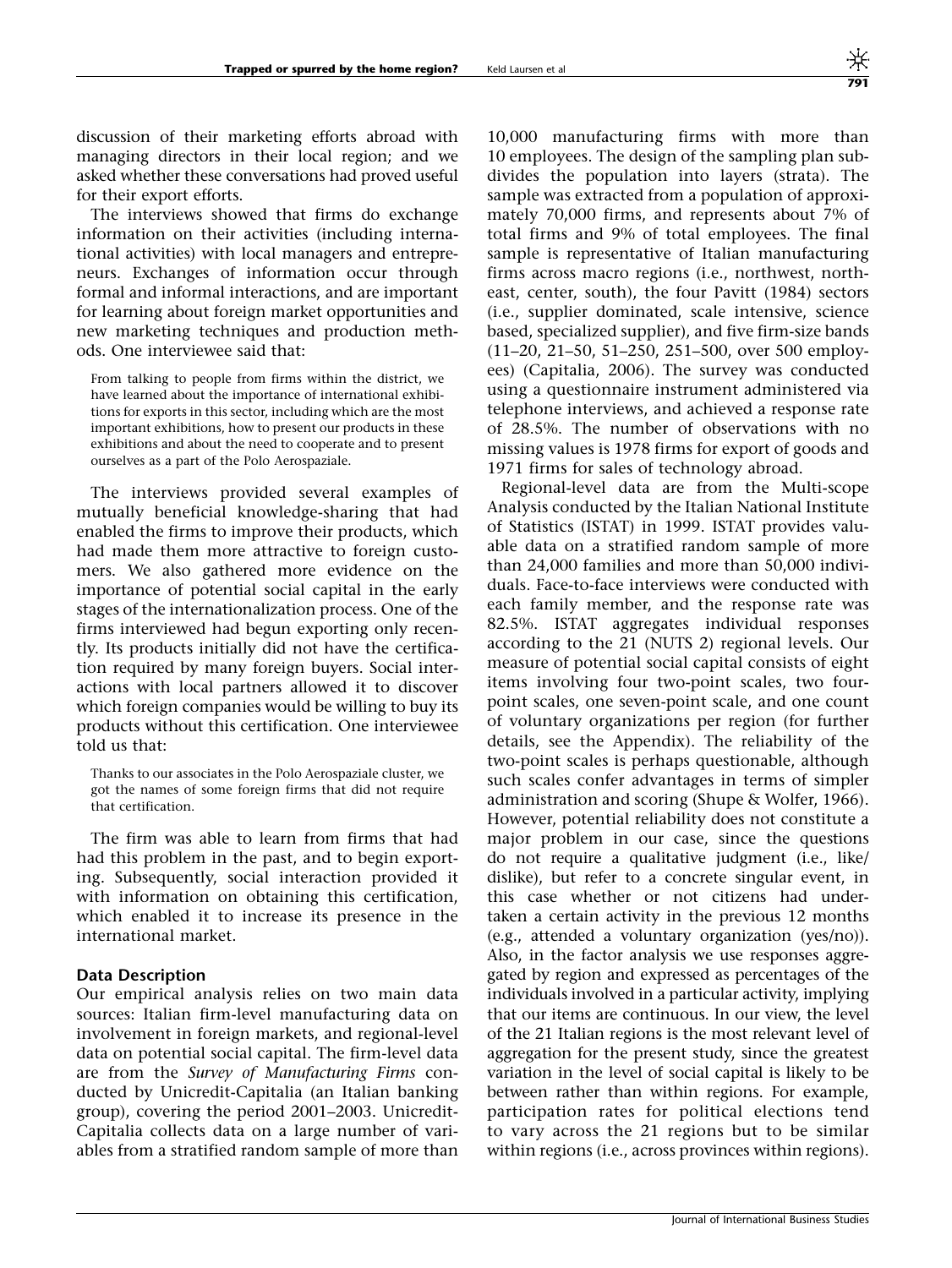We use Eurostat data to measure regional expenditure on R&D as a percentage of regional GDP, regional human capital, and population size.

#### Research Strategy

We investigate the effect of potential social capital on a firm's involvement in foreign markets, using a two-step empirical strategy. First, since potential social capital is a multidimensional concept (Guiso, Sapienza, & Zingales, 2011; Putnam et al., 1993), we measure it using principal component analysis (PCA). Second, in order to understand the effect of potential social capital on a firm's involvement in foreign markets, we conduct Tobit and complementary logit analyses. Since two of our hypotheses are related to moderating effects, we test them through complex interactions involving squared terms.

For the most part we avoid the problem of common method bias, since our dependent variables are at firm level, and the key independent variable (potential social capital) was collected at the individual level and aggregated at the NUTS 2 regional level. To reduce the effects of consistency of the artifacts for the firm-specific variables, the survey was organized so that the questions related to outcome variables followed the questions related to the independent variables (Salancik & Pfeffer, 1977). We perform a Harman one-factor test on the firm-level variables in the models in this paper to examine whether common method bias might be augmenting the relationships detected (Podsakoff & Organ, 1986). Since we find multiple factors, and since the first factor does not account for the majority of the variance (the first factor accounts for only 19% of the variance), we can state that there are no signs of common method bias.

#### Measures

#### Dependent variables

We use export intensity as the dependent variable to assess the degree of the firm's Involvement in foreign markets for goods. Export intensity is measured as the ratio of foreign to total sales, generally considered an appropriate measure of firm involvement in foreign markets (e.g., Fernández & Nieto, 2006), since exporting is the most frequent firm internationalization strategy. Export intensity (export/sales) is a double-truncated variable, which by definition assumes values between 0 and 100, and frequently is zero. For the firm's Involvement in foreign markets for technology, we measure the transmission by firms of codified knowledge. Flows of codified knowledge often occur through impersonal means, such as patents and licenses. Several studies consider patents and licenses to measure exploitation of know-how in foreign markets (Davidson & McFetridge, 1985; Telesio, 1979). We measure firm participation in the international markets for technology using a dummy variable that takes the value 1 if the firm has sold a patent or licensed a technology in a foreign country, and 0 otherwise.

#### Independent variables

How to measure (potential) social capital and identify its sources and consequences has been a subject of debate (Portes & Landolt, 1996). As mentioned earlier, Nahapiet and Ghoshal (1998) advocate distinguishing between the structural, relational, and cognitive dimensions of social capital. Following most research on social capital (e.g., Coleman, 1988; Portes, 1998; Putnam et al., 1993; Woolcock & Narayan, 2000), we consider the structural dimension as the most appropriate for empirical analysis, since it differentiates between the sources and outcomes of social capital, and provides reliable measures.

We measure potential social capital using PCA. Our selection of the items to include in the PCA was guided by the theory and the empirical results. Consistent with the literature that considers social capital to be a collective asset (Guiso et al., 2004; Knack & Keefer, 1997; Putnam et al., 1993), we regard the networks of social relationships in a given region as providing the actors in the region with easier access to information, knowledge, and resources. We measure the potential value of social capital by the features of the social ties among citizens in the firm's home region, as representing the determinants of social capital. These include networks, participation in the community, and membership of citizens' associations. In selecting the items to include in our measure, we rely on previous empirical work (Beugelsdijk & Schaik, 2005; Hauser, Tappeiner, & Walde, 2007; Laursen et al., 2012; Putnam et al., 1993). Our PCA items include variables that indicate strong ties (Meeting friends regularly; Social meetings; Satisfaction over relationships with friends), and participation in social associations (Participation in cultural associations; Participation in voluntary associations; Monetary donations to associations; Participation in non-voluntary organizations; Number of voluntary associations per region). The first set of items captures the social ties among citizens related to interacting with friends;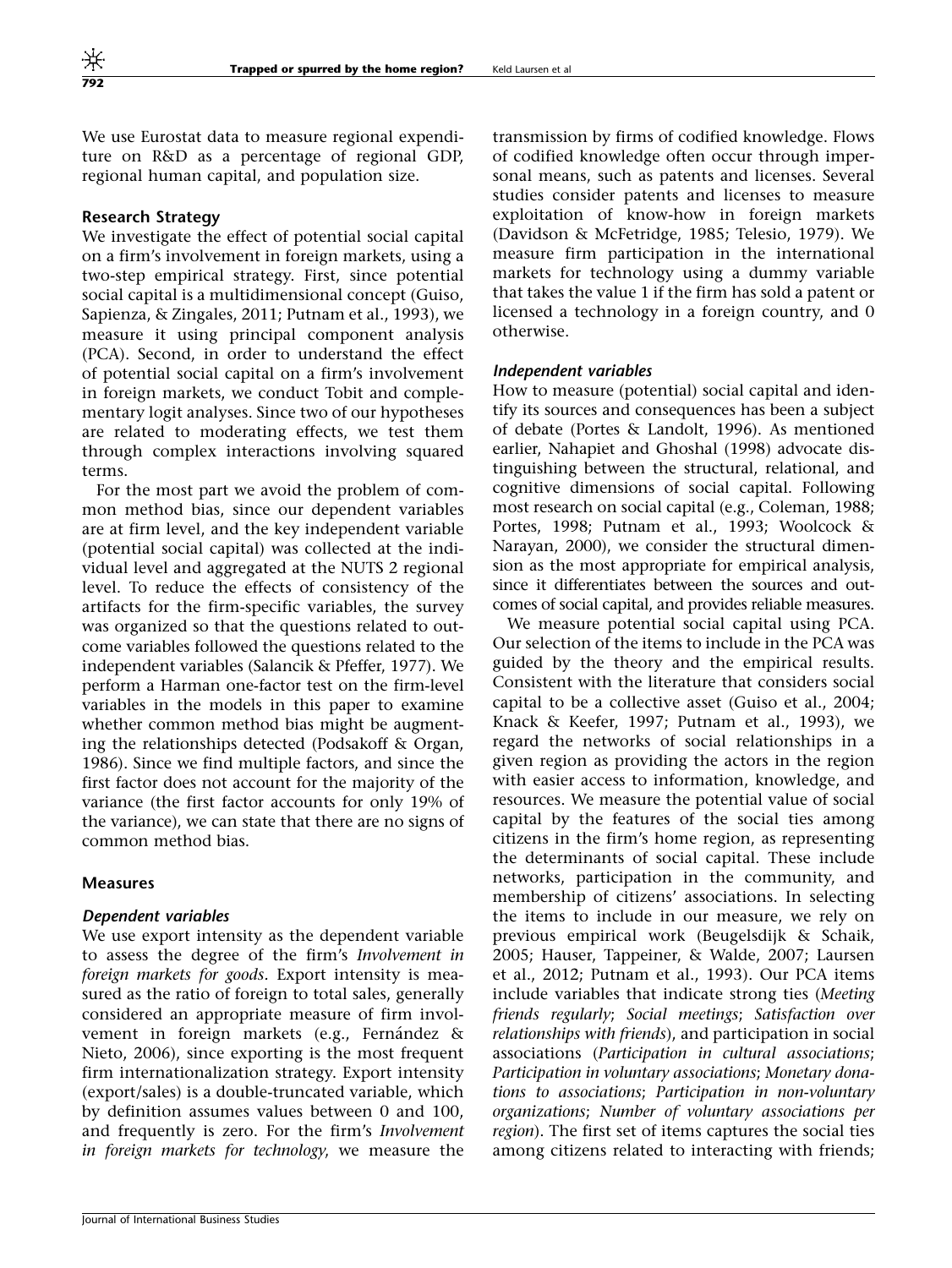793

the second set refers to regional participation in associations, which in turn creates the basis for local social ties. The selected items reflect the level of social ties identified by social capital theory as fundamental, and are used as proxies for social capital. For example, in their review of the social capital literature, Woolcock and Narayan (2000) highlight membership in informal and formal associations and networks as a commonly used measure of social capital. From the point of view of the focal firms in our sample, this construct implies that potential social capital facilitates the development and functioning of social ties, which may enable the focal firm to access and exchange information, knowledge, and resources (the distribution of potential social capital across Italian regions is displayed in Figure 1).

We find significant correlations between the items measuring strong social ties and participation in social associations. This confirms that they are measuring the same underlying component, and indicates the convergent validity of our measure of potential social capital. To corroborate this convergent validity, we perform an item–test correlation and an item–rest correlation. The item–test correlation shows how each item is correlated with the overall scale. We find that individual correlations range between 0.74 and 0.94. The item–rest correlation, which shows how each item is correlated with a scale computed from only the other seven items, ranges from 0.67 to 0.91. This confirms convergent validity. We can also confirm dis-



Figure 1 Social capital levels across Italian regions. Note: A darker color indicates a higher level of potential social capital.

criminant validity, since the items measuring strong social ties and participation in social associations are relatively weakly correlated with political participation  $(r=-0.27)$ . For an indication of the reliability of our measure of potential social capital we compute Cronbach's alpha, which indicates the correlation between the observed and the true value. Cronbach's alpha is equal to 0.94, which is above the widely accepted threshold of 0.70 (Nunnally, 1978), and demonstrates the good internal consistency of our measure.

We used the Bartlett test of sphericity and the Kaiser–Mayer–Olkin (KMO) criterion to assess whether the eight items were appropriate for PCA. The Bartlett test of sphericity is significant, and the KMO criterion exhibits a test statistic of 0.81. This indicates that a PCA of the items is appropriate. We ran a non-parametric PCA on the eight social capital items listed above. The non-parametric PCA differs from the standard PCA in deriving Eigenvalues from a co-graduation matrix (Spearman's rho or rank order correlation coefficients). The procedure is aimed at minimizing the effects of outliers. From the PCA we extract one principal component that appears to capture the idea of potential social capital (eigenvalue=5.99). It explains  $0.75\%$  of the total variance. This result is considered satisfactory for an analysis of social variables. Table 1 presents this component, and reports the Eigenvalues and percentage of variance explained. Our regression analyses also include R&D intensity, which is a key moderating variable measured by the number of employees involved in R&D activities to the total number of employees.

#### Control variables

Previous research shows that firm innovation can have a positive impact on involvement in foreign markets (e.g., Basile, 2001; Cassiman & Golovko, 2011). We therefore introduce Innovation as control variable, which is measured as a dummy variable that takes the value 1 if the firm introduced at least one innovation in the three years 2001–2003, and 0 otherwise. There is no consensus in the literature about how firm size relates to involvement in foreign markets, although it is acknowledged that this variable affects involvement in foreign markets (Bonaccorsi, 1992; Calof, 1994). The number of employees in 2001 captures firm Size. Firms' investment strategies have been shown to be correlated with involvement in foreign markets (Basile, 2001). Therefore we include two additional control variables, for Investment in ICT (measured as investment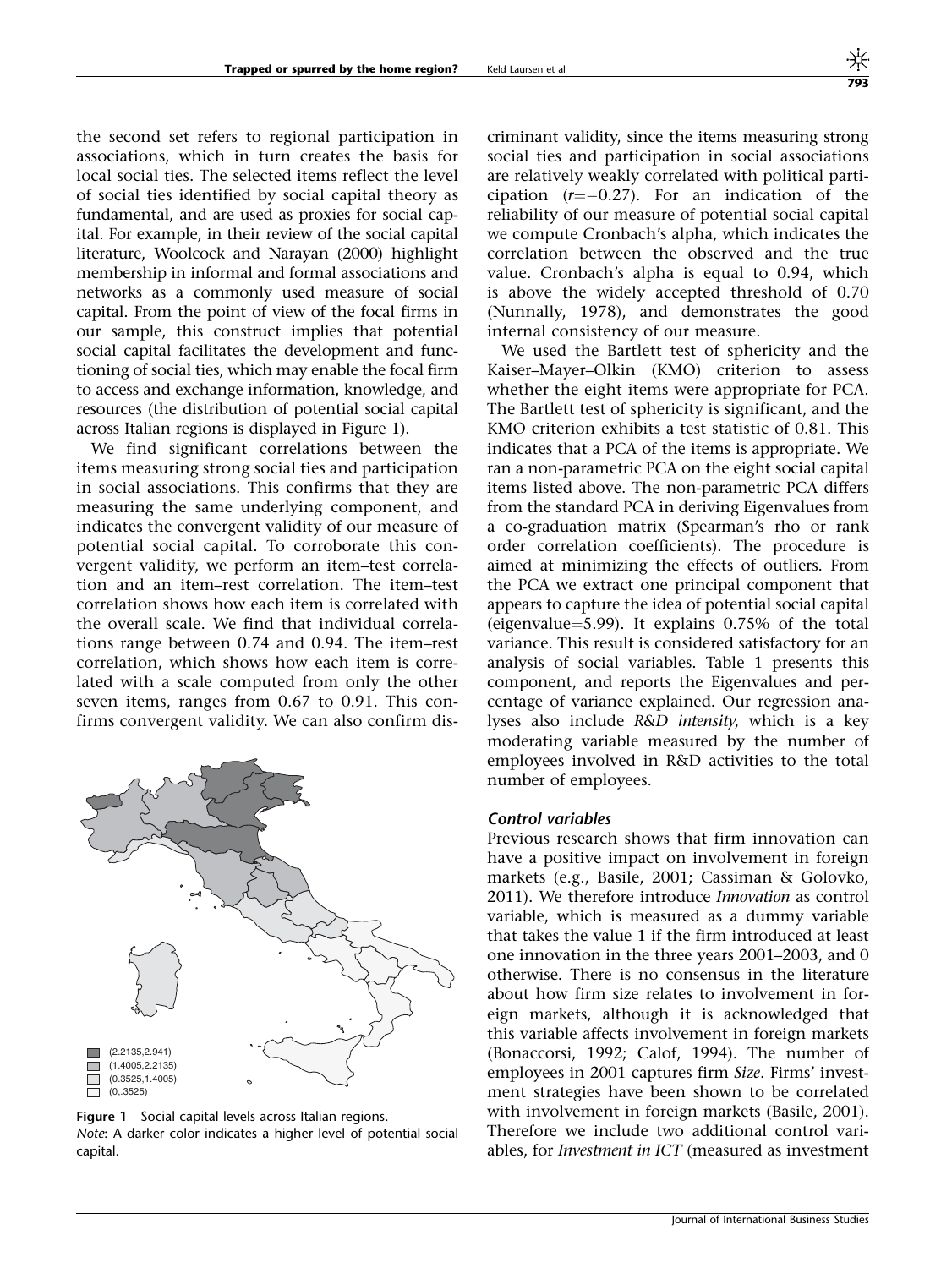|                                              | Component1: Potential social capital |               |  |  |  |  |
|----------------------------------------------|--------------------------------------|---------------|--|--|--|--|
|                                              | Factor loading                       | Commonalities |  |  |  |  |
| Participation in cultural associations       | 0.938                                | 0.910         |  |  |  |  |
| Participation in voluntary associations      | 0.908                                | 0.680         |  |  |  |  |
| Participation in non-voluntary organizations | 0.912                                | 0.950         |  |  |  |  |
| Number of voluntary associations per region  | 0.849                                | 0.900         |  |  |  |  |
| Money given to associations                  | 0.936                                | 0.770         |  |  |  |  |
| Meeting friends regularly                    | 0.727                                | 0.600         |  |  |  |  |
| Social meetings                              | 0.880                                | 0.650         |  |  |  |  |
| Satisfaction over relationships with friends | 0.745                                | 0.700         |  |  |  |  |

|  |  |  | Table 1 Results of principal component analysis |  |  |  |
|--|--|--|-------------------------------------------------|--|--|--|
|--|--|--|-------------------------------------------------|--|--|--|

in information and communication technology over total sales) and International commercial agreements (a dummy variable taking the value 1 if the firm has established commercial agreements with firms in foreign countries in the three years 2001– 2003, and 0 otherwise). The literature shows that these two variables are positively related to involvement in foreign markets (Fox, 2009). Additionally, since firms' involvement in foreign markets can be affected by type of ownership (family ownership has been found to be negatively related to firm internationalization; Fernández & Nieto, 2006), we control for Firm ownership using a dummy variable that is equal to 1 if the firm is a family firm with one or more family members in managerial positions, and 0 otherwise. Firms benefit from investment in external R&D to leverage the resources and knowledge of competitors, suppliers, and other organizations (Pisano, 1990). This openness to external sources of resources and knowledge may have a positive effect on the firm's involvement in foreign markets. Therefore we control for Externally acquired R&D, measured as its percentage in firm sales, to account for firm openness. Previous studies found substantial industry differences in firms' involvement in foreign markets (Gao, Murray, Kotabe, & Lu, 2009). We account for this by including Industry export intensity, measured as mean export intensity by industry (Fernández  $\&$  Nieto, 2006), and four dummies for Supplier dominated, Scale intensive, Science based, and Specialized supplier, which describe the firm's principal activity. Since our key independent variable (potential social capital) is a regional variable, we need to ensure that it is not capturing other aspects of the firm's regional context. We do this by including regional control variables in the model. We control for Regional political participation (attendance at political meetings). This variable represents an important aspect of the regional social structure (Putnam et al., 1993), but in the Italian context it is difficult to theorize about its effect on firms' involvement in foreign markets. Researchers have emphasized that in Italy political parties are increasingly "personal machines" (Calise, 2000: 5), not always accountable to members and activists, or sensitive to appeals for collective action (Della Porta, 2004).

Previous work suggests that the regional knowledge base influences internationalization (Boschma & Iammarino, 2009). We account for this by including controls for the percentage of the workforce with a science and technology degree, which measures Regional human capital, private firms' R&D expenditure as a percentage of regional GDP (Regional private R&D/GDP), and Regional patenting intensity, measured as the number of patents registered with the European Patent Office per million inhabitants. We also control for region size, since the literature shows that larger regions have more options and more cosmopolitan attitudes (Florida, Mellander, & Stolarick, 2008), which might affect firms' involvement in foreign markets. We measure region size through the logarithm of the number of residents in the given region (Population). Regional openness is important for firms' internationalization. We include a control variable, Airports, to measure regional infrastructure, measured as the number of passengers embarked and disembarked by air per 100 inhabitants, to account for the general "openness" of the region, which may reflect out-ofregion boundary-spanning (Gambardella, Mariani, & Torrisi, 2009). We control also for Industry concentration using a Herfindahl-type measure. Greenaway and Kneller (2007) suggest that this variable might have a positive effect on firms' involvement in foreign markets, since firms can share information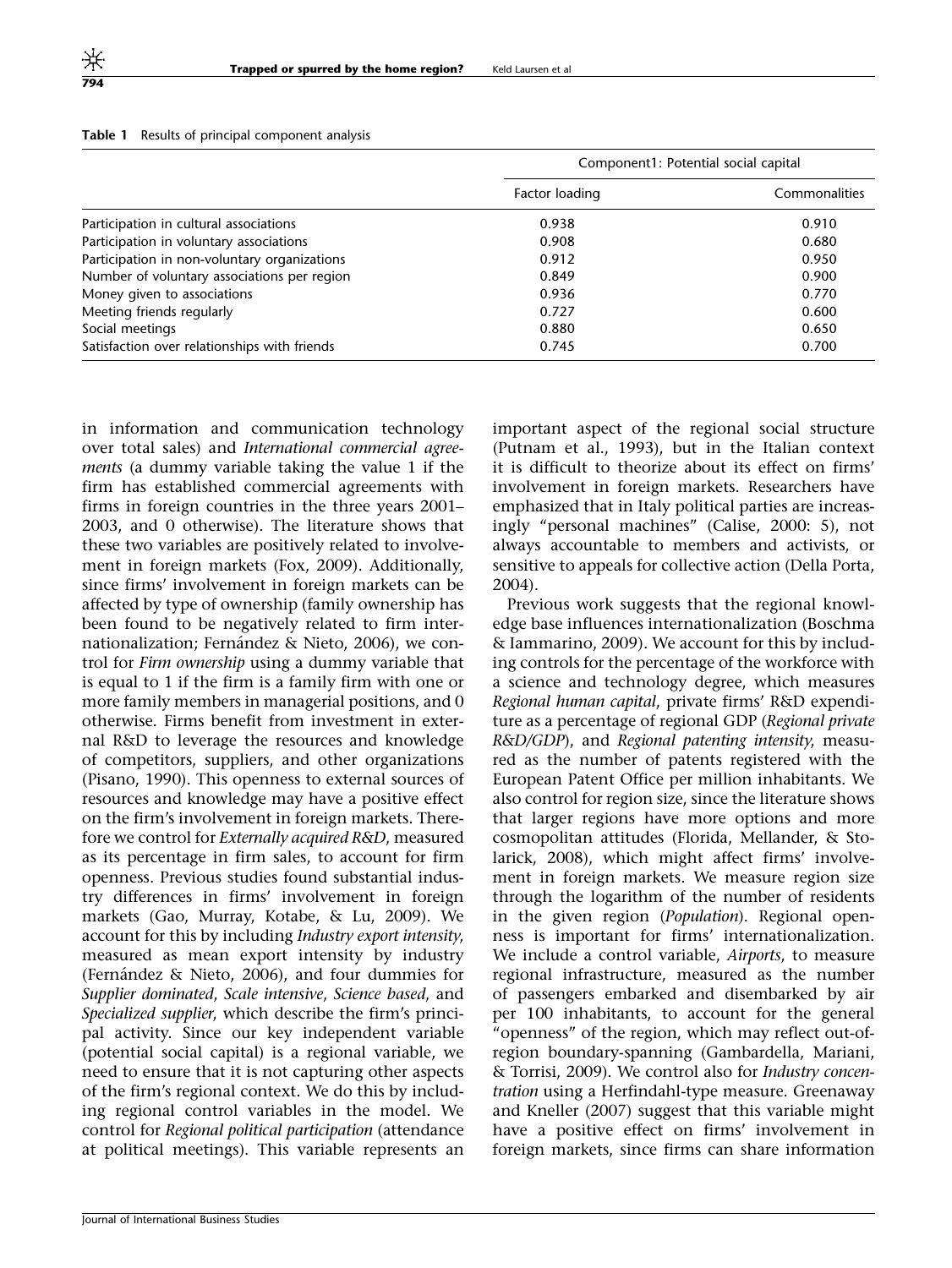with other firms in the same industry, increasing the likelihood of internationalization. Finally, we include the variable Airports in neighboring regions to account for the possible effects of neighboring regions on the firm's involvement in foreign markets. Table 2 presents the descriptive statistics and correlations among our variables.

# Results

The most popular approach to deal with the problem of censored samples is the Tobit model with a "corner solution" interpretation (Wooldridge, 2002). This model uses all the available information from the explanatory variables, including those where the dependent variable is zero. Table 3 presents the results of the Tobit estimations: Model I includes only the key independent variables; Model II includes only the control variables; Models III and IV include both the independent and the control variables.

We find support for Hypothesis 1a. The parameter for potential social capital is significant and positive for explaining export intensity, showing that potential social capital contributes to explaining the internationalization of goods. Also, potential social capital squared is negative and significant, showing that export intensity increases with potential social capital up to a certain point. When this point is passed and the level of regional social capital becomes too high, export intensity diminishes. Figure 2 is based on the estimations presented in Model III, and displays the predictions of the empirical model for the relationship between potential social capital and export intensity. Figure 2 shows that the point where potential social capital has negative consequences for export intensity – what might be called the "tipping point" – is at 1.9 on the potential social capital scale (maximum score is 2.9). In other words, when a firm is located in a region whose potential social capital is greater than 1.9, negative effects overtake positive effects: 878 of the 1978 firms are to the right of the tipping point.

Firm involvement in foreign markets for technology is measured by a dummy variable that takes the value 1 if the firm has experience in international technology markets in selling patents and licenses. This experience seems rare, and applies to only 0.01% of the firms in our sample. To deal with this problem we use a complementary logit model. Complementary log-log models are commonly used when the probability of an event is very small. Unlike logit and probit models, complementary log-log functions are asymmetrical. The log-likelihood function for the complementary log-log is

$$
\ln L = \sum w_j \ln F(x, j, b) + \sum w_j \ln[1 - F(x, j, b)] \quad (1)
$$

where  $F(z)=1-\exp[-\exp(z)]$ , and  $w_j$  denotes the optional weights.

Table 3 presents the results of the complementary logit estimations. In the models that include the key independent variables and the controls (Models VII and VIII), the potential social capital parameter is positive and significant, and the potential social capital squared parameter is negative and significant, which supports Hypothesis 1b concerning firms' participation in international technology markets. The graph of the relationship between potential social capital and involvement in foreign technology markets (Figure 3) shows that the tipping point is at 1.7 on the potential social capital scale (the graph is based on the estimations in Model VII). There are 1600 firms to the right of the tipping point.

The evidence provides support for Hypothesis 2 since, in the case of markets for technology, the number of firms above the tipping point is 1600 as compared with 878 firms in the case of markets for goods. Also, the downward-sloping part of the curve is much steeper in the case of foreign technology markets (Figure 3) than in the foreign markets for goods (Figure 2).

To test Hypothesis 3, we introduce two interaction effects ( $R&D \times$  Potential social capital and  $R&D \times$ Regional social capital<sup>2</sup>) to examine this complex interaction (Jaccard, Wan, & Turrisi, 1990). Model IV in Table 3 shows that the parameter for  $R\&D \times$ Potential social capital is negative and statistically significant for firms' participation in the international markets for goods, and the parameter for  $R&D \times$  Potential social capital<sup>2</sup> is positive and statistically significant. Taken together, these findings suggest that the shape of the quadratic relationship changes at different levels of investment in R&D (Jaccard et al., 1990: 59), although the degree of statistical significance is not high.

To understand the moderating effects of R&D on the quadratic relationship between potential social capital and export intensity, we reduced the Tobit equation in Model IV by substituting "representative" values for firm R&D (at the 25th and 75th percentiles) and replacing all other predictors with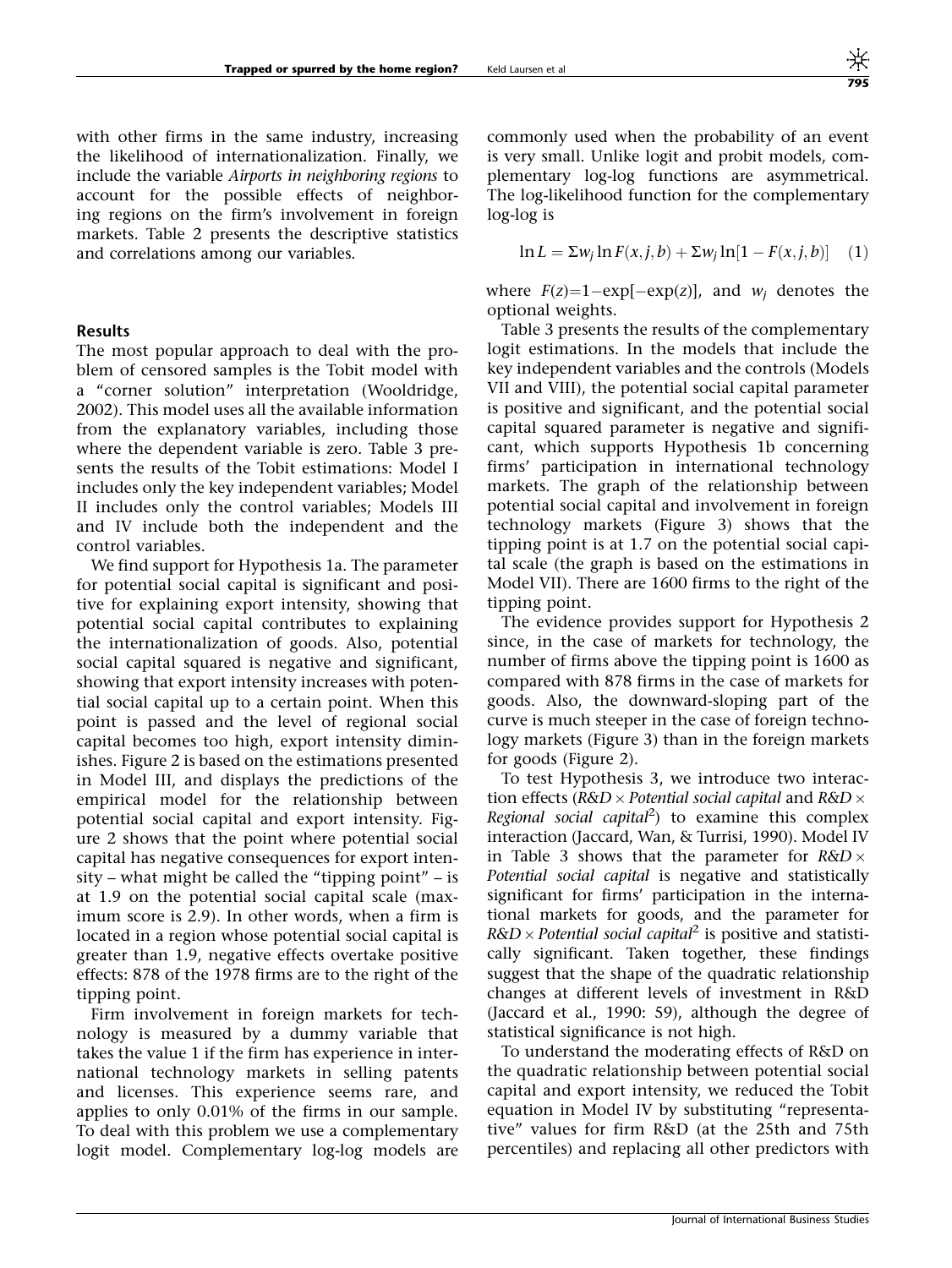|    |                                                          | Mean          | s.d.             | Min               | Max        |                                                                | 2              | 3                    |               | .5                   | 6             | 7             | 8                  | 9    | 10                          | 11   | 12                 | 13                                                                 | 14                   | 15   | 16          | 17                                   | 18   | 19   | 20   | 21 | 22 |
|----|----------------------------------------------------------|---------------|------------------|-------------------|------------|----------------------------------------------------------------|----------------|----------------------|---------------|----------------------|---------------|---------------|--------------------|------|-----------------------------|------|--------------------|--------------------------------------------------------------------|----------------------|------|-------------|--------------------------------------|------|------|------|----|----|
|    | 1 Involvement in<br>international market<br>for goods    |               | 32.92 30.44 0.00 |                   | 100.00     |                                                                |                |                      |               |                      |               |               |                    |      |                             |      |                    |                                                                    |                      |      |             |                                      |      |      |      |    |    |
| 2  | Involvement in<br>international market<br>for technology | 0.01          |                  | $0.10 \quad 0.00$ | 1.00       | 0.05                                                           |                |                      |               |                      |               |               |                    |      |                             |      |                    |                                                                    |                      |      |             |                                      |      |      |      |    |    |
| 3  | Potential social<br>capital                              | 1.85          | 0.69             | 0.00              | 2.94       | 0.11                                                           | 0.02           |                      |               |                      |               |               |                    |      |                             |      |                    |                                                                    |                      |      |             |                                      |      |      |      |    |    |
| 4  | R&D intensity                                            | 0.04          | 0.07             | 0.00              | 0.96       | 0.14                                                           | 0.04           | 0.06                 |               |                      |               |               |                    |      |                             |      |                    |                                                                    |                      |      |             |                                      |      |      |      |    |    |
| 5  | Innovation                                               | 0.73          | 0.44             | 0.00              | 1.00       | 0.14                                                           | 0.03           | 0.02                 | 0.23          |                      |               |               |                    |      |                             |      |                    |                                                                    |                      |      |             |                                      |      |      |      |    |    |
| 6  | Size                                                     | 118.62 359.44 |                  |                   | 4.00 12199 | 0.16                                                           | 0.02           |                      | $0.04 - 0.02$ | 0.10                 |               |               |                    |      |                             |      |                    |                                                                    |                      |      |             |                                      |      |      |      |    |    |
|    | Investment in ICT                                        | 0.02          | 0.18             | 0.00              | 7.78       | 0.03                                                           |                | $0.00 - 0.01$        | 0.02          | 0.02                 | 0.01          |               |                    |      |                             |      |                    |                                                                    |                      |      |             |                                      |      |      |      |    |    |
| 8  | Int. commercial<br>agreements                            | 0.20          | 0.40             | 0.00              | 1.00       | 0.16                                                           |                | $0.13 - 0.03$        | 0.12          | 0.13                 | 0.06          | 0.00          |                    |      |                             |      |                    |                                                                    |                      |      |             |                                      |      |      |      |    |    |
|    | 9 Firm ownership                                         | 0.14          | 0.35             | 0.00              | 1.00       | 0.02                                                           | 0.02           | $-0.03$              | 0.00          | 0.02                 |               | $0.02 - 0.01$ | 0.01               |      |                             |      |                    |                                                                    |                      |      |             |                                      |      |      |      |    |    |
|    | 10 Externally acquired<br>R&D                            |               | 10.97 24.22 0.00 |                   | 100.00     | 0.07                                                           | 0.01           | 0.02                 | 0.09          | 0.15                 |               | $0.08 - 0.01$ | 0.09               | 0.04 |                             |      |                    |                                                                    |                      |      |             |                                      |      |      |      |    |    |
|    | 11 Industry export<br>intensity                          | 38.69         | 12.48 3.57       |                   | 81.00      | 0.44                                                           | 0.08           | 0.09                 |               | $0.13$ $0.12$ $0.09$ |               | 0.02          | 0.09               | 0.02 | 0.06                        |      |                    |                                                                    |                      |      |             |                                      |      |      |      |    |    |
|    | 12 Supplier dominated                                    | 0.51          | 0.50             | 0.00              |            | $1.00 -0.07 -0.05 -0.04 -0.12 -0.09 -0.04 -0.04 -0.04$         |                |                      |               |                      |               |               |                    |      | $0.01 - 0.02 - 0.16$        |      |                    |                                                                    |                      |      |             |                                      |      |      |      |    |    |
|    | 13 Scale intensive                                       | 0.16          | 0.37             | 0.00              |            | $1.00 - 0.18 - 0.02 - 0.07 - 0.08 - 0.03 - 0.01 - 0.01 - 0.05$ |                |                      |               |                      |               |               |                    |      | $0.00 - 0.02 - 0.33 - 0.45$ |      |                    |                                                                    |                      |      |             |                                      |      |      |      |    |    |
| 14 | Science based                                            | 0.05          | 0.21             | 0.00              | 1.00       | 0.00                                                           |                | $0.03 - 0.06$        | 0.21          | 0.06                 | 0.04          | 0.01          | $0.02 - 0.01$      |      | 0.03                        |      | $0.07 -0.22 -0.10$ |                                                                    |                      |      |             |                                      |      |      |      |    |    |
| 15 | Specialized suppliers                                    | 0.28          | 0.45             | 0.00              | 1.00       | 0.23                                                           | 0.06           | 0.14                 | 0.10          | 0.10                 | 0.03          | 0.04          | 0.08               | 0.00 | 0.02                        |      |                    | $0.41 - 0.64 - 0.28 - 0.14$                                        |                      |      |             |                                      |      |      |      |    |    |
|    | 16 Regional political<br>participation                   | 1.47          | 0.34             | 0.60              |            | $2.40 - 0.03$                                                  |                | $0.01 - 0.27 - 0.04$ |               |                      | $0.00 - 0.03$ | 0.02          | 0.00               |      | $0.02 -0.04 -0.03 -0.01$    |      |                    |                                                                    | $0.02 - 0.01$        | 0.00 |             |                                      |      |      |      |    |    |
|    | 17 Regional human<br>capital                             | 6.40          | 1.68             | 0.40              | 11.70      | 0.04                                                           | 0.00           | 0.30                 |               | $0.08 - 0.01 0.00$   |               |               | $0.00 -0.07 -0.02$ |      | 0.01                        |      |                    | $0.08 - 0.11 - 0.02$                                               | 0.04                 |      | $0.12$ 0.07 |                                      |      |      |      |    |    |
|    | 18 Regional private<br>R&D/GDP                           | 0.57          | 0.37             | 0.01              | 1.32       | 0.04                                                           | 0.04           | 0.36                 | 0.04          |                      | $0.02$ 0.03   |               | $0.02$ 0.00        | 0.02 | 0.01                        |      | $0.03 -0.14$ 0.01  |                                                                    | 0.03                 | 0.13 |             | $0.02$ 0.17                          |      |      |      |    |    |
|    | 19 Regional patenting<br>intensity                       | 99.54         | 44.39            | 2.80              | 152.00     | 0.07                                                           | 0.02           | 0.60                 | 0.07          |                      | $0.02$ 0.03   |               | $0.02 - 0.03$ 0.01 |      | 0.00                        |      |                    | $0.08 - 0.14 - 0.03 - 0.02$ 0.18                                   |                      |      | 0.19        | 0.61                                 | 0.46 |      |      |    |    |
|    | 20 Population                                            | 15.24         |                  | 0.71 12.69        | 16.01      | 0.03                                                           | $-0.02 - 0.06$ |                      |               | $0.03 - 0.03 - 0.01$ |               |               | $0.03 - 0.04$      |      | $0.01 - 0.02$               |      | $0.04 - 0.11$      | 0.04                                                               | 0.01                 | 0.09 | 0.21        | 0.48                                 | 0.22 | 0.52 |      |    |    |
| 21 | Airports                                                 | 137.63 107.31 |                  | 0.00              | 475.40     | 0.01                                                           | $-0.01 - 0.14$ |                      | 0.02          | 0.01                 | 0.00          |               | $0.04 - 0.01$      |      | $0.02 - 0.01$               |      | $0.02 -0.11$       | 0.05                                                               | 0.07                 | 0.05 | 0.25        | 0.28                                 | 0.18 | 0.35 | 0.73 |    |    |
|    | 22 Industry diversity                                    | 0.15          | 0.03             | 0.12              |            | $0.40 - 0.13$                                                  |                | $0.05 -0.39 -0.06$   |               | $0.01 - 0.05$        |               | 0.00          | 0.01               |      | $0.02 -0.05 -0.17$          |      | 0.03               |                                                                    | $0.08 - 0.01 - 0.09$ |      |             | $0.23 -0.39 -0.12 -0.32 -0.18 -0.03$ |      |      |      |    |    |
|    | 23 Airports in                                           | 133.86        | 60.04            | 0.00              | 278.06     | 0.00                                                           | $-0.01$        | 0.26                 | 0.01          | $-0.03$              | 0.01          | $-0.03$       | $0.02 - 0.04$      |      | 0.02                        | 0.01 |                    | $0.05 -0.03 -0.05 -0.01 -0.43 -0.15 -0.03 -0.16 -0.41 -0.68 -0.30$ |                      |      |             |                                      |      |      |      |    |    |
|    | neighboring regions                                      |               |                  |                   |            |                                                                |                |                      |               |                      |               |               |                    |      |                             |      |                    |                                                                    |                      |      |             |                                      |      |      |      |    |    |

Note: Correlation coefficients above |0.04| are significant at the two-tailed, 5% level of significance.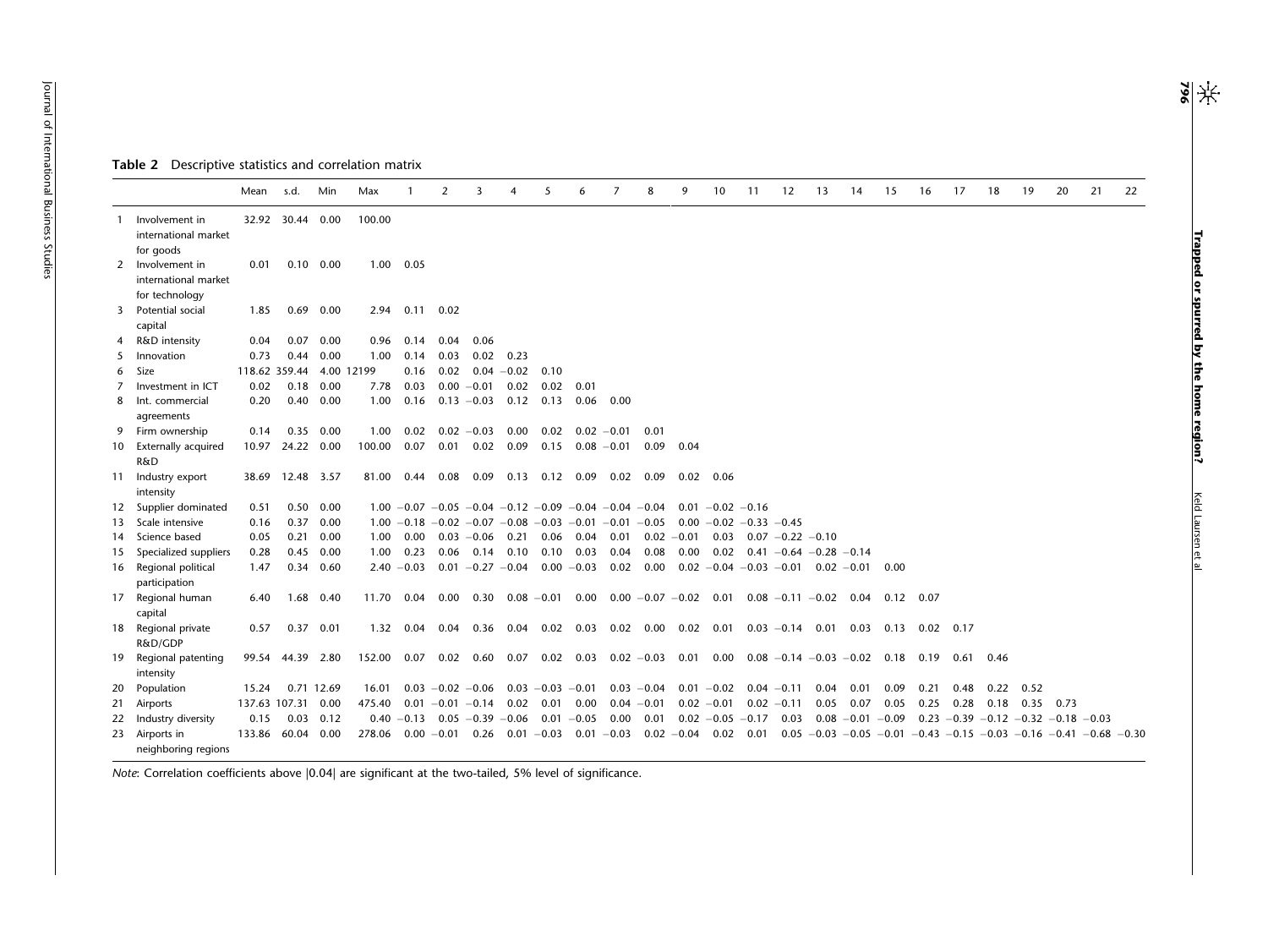|                                                          |                   |         |                    | Goods-percent of sales |             |          |                    |          |  |
|----------------------------------------------------------|-------------------|---------|--------------------|------------------------|-------------|----------|--------------------|----------|--|
|                                                          | Model I           |         | Model II           |                        | Model III   |          | Model IV           |          |  |
|                                                          | Coeff.            | s.e.    | Coeff.             | s.e.                   | Coeff.      | s.e.     | Coeff.             | s.e.     |  |
| Potential social capital                                 | 15.181***         | (3.710) |                    |                        | 23.356**    | (7.636)  | 26.771***          | (7.942)  |  |
| Potential social capital <sup>2</sup>                    | $-3.454**$        | (1.316) |                    |                        | $-5.618*$   | (2.392)  | $-6.950**$         | (2.522)  |  |
| R&D intensity                                            | $1.104**$         | (0.426) |                    |                        | $0.363***$  | (0.108)  | $0.785^{\dagger}$  | (0.402)  |  |
| R&D intensity $\times$ Regional social cap.              | $-0.866$          | (0.566) |                    |                        |             |          | $-1.000^{\dagger}$ | (0.581)  |  |
| R&D intensity $\times$ Regional social cap. <sup>2</sup> | $0.347^{\dagger}$ | (0.190) |                    |                        |             |          | $0.376^{\dagger}$  | (0.195)  |  |
| Innovation                                               |                   |         | 7.564***           | (1.840)                | $6.045***$  | (1.876)  | 5.998***           | (1.875)  |  |
| Size                                                     |                   |         | $0.008^+$          | (0.004)                | $0.008*$    | (0.004)  | $0.008^{\dagger}$  | (0.004)  |  |
| Investment in ICT                                        |                   |         | $3.171*$           | (1.573)                | 2.993*      | (1.317)  | 3.080*             | (1.400)  |  |
| Int. commercial agreements                               |                   |         | 11.318***          | (1.665)                | 11.001***   | (1.677)  | 11.030***          | (1.674)  |  |
| Firm ownership                                           |                   |         | 0.037              | (2.059)                | 0.545       | (2.105)  | 0.685              | (2.104)  |  |
| Externally acquired R&D                                  |                   |         | 0.037              | (0.032)                | 0.038       | (0.032)  | 0.037              | (0.032)  |  |
| Industry export intensity                                |                   |         | $1.196***$         | (0.068)                | $1.176***$  | (0.068)  | $1.173***$         | (0.068)  |  |
| Supplier dominated                                       |                   |         | $-1.830$           | (1.868)                | $-1.495$    | (1.875)  | $-1.415$           | (1.874)  |  |
| Scale intensive                                          |                   |         | $-8.032**$         | (2.515)                | $-7.434**$  | (2.505)  | $-7.403**$         | (2.507)  |  |
| Science based                                            |                   |         | $-8.971*$          | (4.012)                | $-9.743*$   | (4.213)  | $-9.653*$          | (4.241)  |  |
| Specialized suppliers                                    |                   |         | Benchmark          |                        | Benchmark   |          | <b>Benchmark</b>   |          |  |
| Regional political participation                         |                   |         | $-2.610$           | (2.469)                | $-0.371$    | (2.737)  | $-0.479$           | (2.737)  |  |
| Regional human capital                                   |                   |         | $-1.195^{\dagger}$ | (0.611)                | $-1.969*$   | (0.795)  | $-1.960**$         | (0.792)  |  |
| Regional private R&D/GDP                                 |                   |         | 2.040              | (2.318)                | 1.196       | (2.374)  | 1.099              | (2.373)  |  |
| Regional patenting intensity                             |                   |         | 0.038              | (0.026)                | $-0.056$    | (0.037)  | $-0.056$           | (0.036)  |  |
| Population                                               |                   |         | 0.740              | (1.776)                | 4.306*      | (2.055)  | $4.354*$           | (2.062)  |  |
| Airports                                                 |                   |         | $-0.019$           | (0.013)                | $-0.015$    | (0.013)  | $-0.015$           | (0.014)  |  |
| Industry concentration                                   |                   |         | $-113.932**$       | (32.986)               | $-40.184$   | (39.861) | $-38.796$          | (39.662) |  |
| Airports in neighboring regions                          |                   |         | $-0.045**$         | (0.020)                | $-0.015$    | (0.024)  | $-0.016$           | (0.023)  |  |
| Constant                                                 | $7.331**$         | 2.427   | $-8.716$           | (25.855)               | $-83.063**$ | (33.593) | $-84.894**$        | (33.716) |  |
| Number of observations                                   | 3281              |         | 1997               |                        | 1978        |          | 1978               |          |  |
| $R^2$                                                    | 0.005             |         | 0.035              |                        | 0.036       |          | 0.037              |          |  |
| <b>F</b> statistics                                      | 23.04***          |         | 40.48***           |                        | 36.69***    |          | 33.96***           |          |  |

Table 3 Results of the regression models, explaining sales of goods in foreign markets

 $\sigma^{\nu_{p}}$  = 0.10; \*p $<$  0.05; \*\*p $<$  0.01; \*\*\*p $<$  0.001. Two-tailed tests of significance. Standard errors in parentheses.

their respective variable means (Cohen & Cohen, 1983; Jaccard et al., 1990; Schick & Ponemon, 1993). Figure 4 provides graphs of this relationship, which suggest that firms with high levels of R&D investment are better able to exploit potential social capital for any given level of potential social capital, and accordingly this result provides support for Hypothesis 3.

Pertaining to sales of technological knowledge, in Table 4, Model VIII, the parameter for  $R\&D \times$ Potential social capital is negative and significant, while  $R\&D \times Potential$  social capital<sup>2</sup> is positive and significant. We use these results to test Hypothesis 4. When we reduce the complementary logit model by substituting representative values for firm R&D (at the 25th and 75th percentiles) and replace all other predictors with their respective variable means (see Figure 5), we find that, in general, firms investing in R&D tend to be less likely to sell their technologies internationally for any given level of potential social capital. This is in line with Hypothesis 4.

#### Robustness Checks

To check the robustness of our results, we specify some alternative econometric models. The results are not presented here, but are available on request from the authors. For firms' participation in the international markets for goods, we estimated a fractional response model (Papke & Wooldridge, 1996). This is a frequently used alternative model if the dependent variable is a percentage variable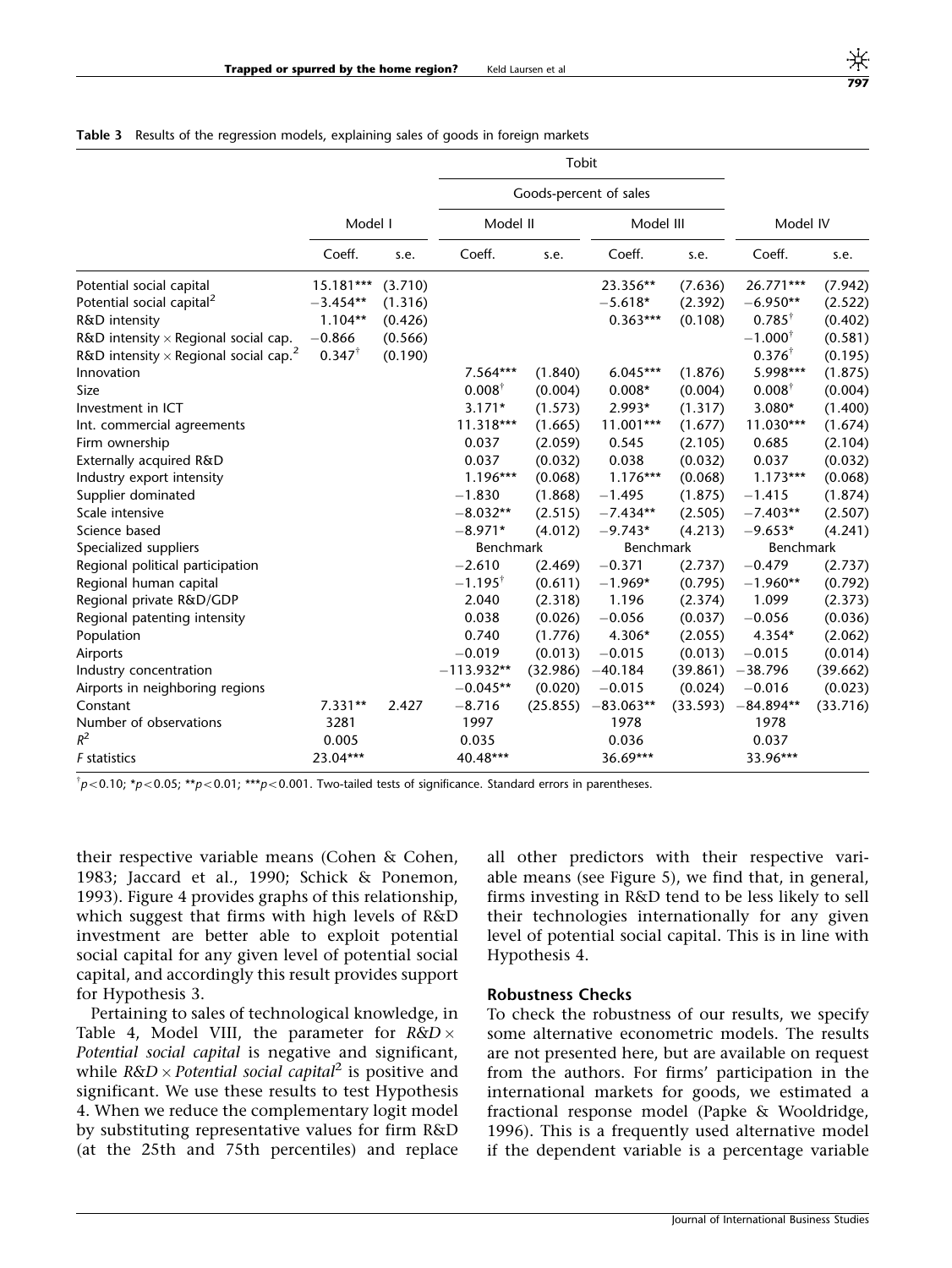

798

Figure 2 Predicted relationship between firms' export intensity and potential social capital.



Figure 3 Predicted relationship between firms' involvement in

with many limit observations – as in the case of our goods variable (see, e.g., Roper, Love, & Higon, 2006; Wagner, 2001). The results of this specification are almost identical to the results in Table 3. For firms' participation in international markets for technology we tested the robustness of our findings by estimating logistic and probit models as alternatives to the complementary log-log specification. Again, the results obtained are consistent with the findings in Table 4 for the complementary log-log model.

Although our models include several region-level and industry-level controls, possible unobserved regional and industry heterogeneity might be a concern. Given that we use (in particular) regionlevel variables, for econometric reasons we cannot directly include a set of regional dummies in the model. In order to test whether our results are affected by heterogeneity, we use a two-stage approach for both goods and technology. In the first stage, we estimate models similar to those in Tables 3 and 4,



Figure 4 Predicted relationship between firms' export intensity and potential social capital moderated by R&D intensity.

using the same estimators (respectively Tobit, and the complementary log-log model), but with regional and industry dummy variables as the only regressors. The latter are classified according to the two-digit industry codes. From these first-stage regressions we extract the residuals, which become the dependent variables in the second-stage estimations. The results of this procedure confirm the results in Tables 3 and 4. The relation between the social interaction component of regional social capital and the internationalization of goods is still an inverted U-shape. In the case of internationalization of technology, the results of the second-stage estimation confirm our results: regional social capital has an inverted U-shaped relationship with firms' participation in the international markets for technology. All the parameters related to the Ushapes are significant at the 1% level. A possible problem with the two-stage approach is that the (predicted) dependent variable in the second stage is estimated with errors (Hardin, 2002). However, the fact that all our results are consistent (with and without the two-stage approach) tends to confirm their robustness. Thus unobserved regional and industry heterogeneity is unlikely to be driving the outcome.

To take account of possible effects of neighboring regions on firm performance, we compute the variables Potential social capital in neighboring regions and Airports infrastructure in neighboring regions. For regions with more than one neighbor, we use the average value. For the islands of Sicily and Sardinia, we consider as neighbors the regions of Calabria and Lazio respectively. Calabria is the most proximate to Sicily, and the mobility of people between these two regions is high. Lazio is the closest port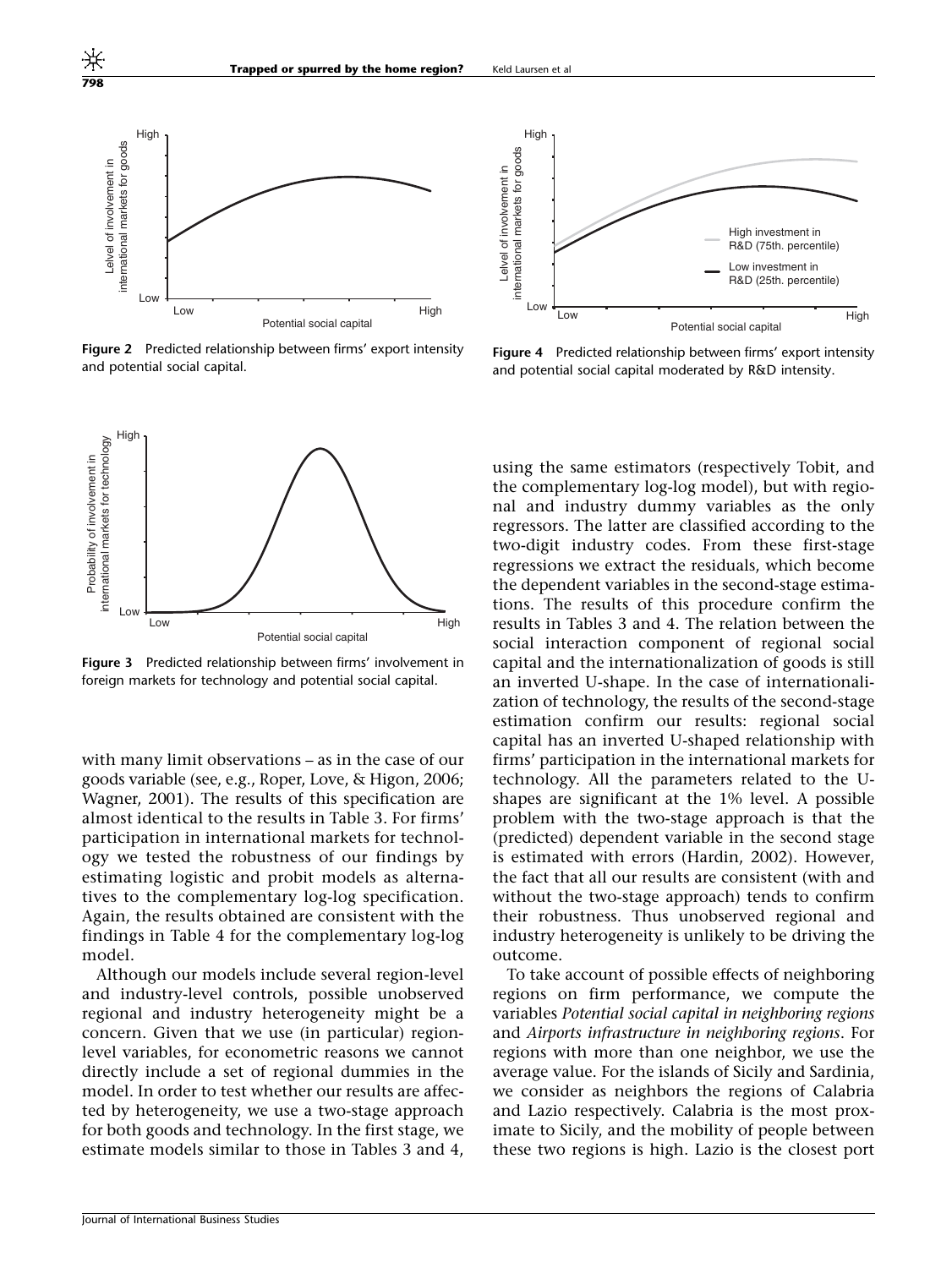|                                                          |                   |         |                  |         | Complementary logit |          |                  |          |  |
|----------------------------------------------------------|-------------------|---------|------------------|---------|---------------------|----------|------------------|----------|--|
|                                                          |                   |         |                  |         | Technologies, dummy |          |                  |          |  |
|                                                          | Model V           |         | Model VI         |         | Model VII           |          | Model VIII       |          |  |
|                                                          | Coeff.            | s.e.    | Coeff.           | s.e.    | Coeff.              | s.e.     | Coeff.           | s.e.     |  |
| Potential social capital                                 | $3.375*$          | (1.349) |                  |         | $8.049**$           | (2.776)  | 11.895**         | (4.648)  |  |
| Potential social capital <sup>2</sup>                    | $-1.038*$         | (0.419) |                  |         | $-2.357*$           | (1.067)  | $-3.519*$        | (1.550)  |  |
| R&D intensity                                            | $0.149**$         | (0.050) |                  |         | 0.001               | (0.002)  | $0.316**$        | (0.103)  |  |
| $R&D$ intensity $\times$ Regional social cap.            | $-0.205*$         | (0.098) |                  |         |                     |          | $-0.438**$       | (0.149)  |  |
| R&D intensity $\times$ Regional social cap. <sup>2</sup> | $0.067*$          | (0.034) |                  |         |                     |          | $0.135**$        | (0.047)  |  |
| Innovation                                               |                   |         | 0.089            | (0.669) | $-0.080$            | (0.692)  | $-0.052$         | (0.664)  |  |
| Size                                                     |                   |         | 0.000            | (0.000) | 0.000               | (0.000)  | 0.000            | (0.000)  |  |
| Investment in ICT                                        |                   |         | $-0.343$         | (1.663) | $-0.444$            | (2.589)  | $-0.420$         | (2.969)  |  |
| Int. commercial agreements                               |                   |         | 2.067***         | (0.550) | 2.082***            | (0.580)  | 2.128            | (0.612)  |  |
| Firm ownership                                           |                   |         | 0.298            | (0.652) | 0.269               | (0.665)  | $0.375***$       | (0.646)  |  |
| Externally acquired R&D                                  |                   |         | 0.000            | (0.008) | 0.001               | (0.010)  | 0.001            | (0.010)  |  |
| Industry export intensity                                |                   |         | $0.074***$       | (0.020) | $0.073***$          | (0.022)  | $0.075**$        | (0.024)  |  |
| Supplier dominated                                       |                   |         | $-0.436$         | (0.651) | $-0.350$            | (0.665)  | $-0.201$         | (0.687)  |  |
| Scale intensive                                          |                   |         | 0.294            | (0.810) | 0.275               | (0.809)  | 0.450            | (0.829)  |  |
| Science based                                            |                   |         | 0.028            | (0.490) | 0.135               | (0.475)  | $-0.227$         | (0.539)  |  |
| Specialized suppliers                                    |                   |         | <b>Benchmark</b> |         | <b>Benchmark</b>    |          | <b>Benchmark</b> |          |  |
| Regional political participation                         |                   |         | $-0.129$         | (0.530) | $-0.726$            | (0.992)  | $-0.836$         | (1.020)  |  |
| Regional human capital                                   |                   |         | 0.049            | (0.120) | $-0.330$            | (0.225)  | $-0.297$         | (0.243)  |  |
| Regional private R&D/GDP                                 |                   |         | 0.933            | (0.639) | 1.131               | (0.619)  | 1.169            | (0.635)  |  |
| Regional patenting intensity                             |                   |         | 0.006            | (0.006) | 0.006               | (0.018)  | 0.007            | (0.019)  |  |
| Population                                               |                   |         | $-0.264$         | (0.450) | 0.804               | (0.877)  | 0.660            | (0.954)  |  |
| Airports                                                 |                   |         | $-0.002$         | (0.003) | $-0.011$            | (0.004)  | $-0.011$         | (0.004)  |  |
| Industry concentration                                   |                   |         | 16.653**         | (5.453) | 35.683***           | (9.014)  | 36.310*          | (10.760) |  |
| Airports in neighboring regions                          |                   |         | $-0.003$         | (0.006) | $-0.004$            | (0.006)  | $-0.004$         | (0.006)  |  |
| Constant                                                 | $-7.227***$       | 1.370   | $-7.960$         | (7.027) | $-28.450*$          | (13.947) | $-29.750*$       | (15.043) |  |
| Number of observations                                   | 3271              |         | 1990             |         | 1971                |          | 1971             |          |  |
| $R^2$                                                    | 0.063             |         | 0.46             |         | 0.48                |          | 0.493            |          |  |
| $\chi^2$                                                 | $61.06^{\dagger}$ |         | 96.01***         |         | 125.08***           |          | 150.74***        |          |  |

#### Table 4 Results of the regression models, explaining sales of technologies in foreign markets

 $\sigma^{\nu_{p}}$  = 0.10; \*p $<$  0.05; \*\*p $<$  0.01; \*\*\*p $<$  0.001. Two-tailed tests of significance. Standard errors in parentheses.

to Sardinia. The inclusion of these variables in our regression analysis produces results consistent with our previous findings. There is an inverted U-shaped relationship between potential social capital and a firm's involvement in foreign markets (in both foreign goods and technology markets). In both the Tobit and conditional logit models, the potential social capital variable is positive and significant ( $p=0.049$  in the Tobit model, and  $p=0.028$  in the conditional logit model), and potential social capital squared is negative and significant  $(p=0.046$ in the Tobit model;  $p=0.016$  in the conditional logit model). Also, the effect of R&D in moderating the relationship between potential social capital and the firm's involvement in foreign markets is consistent with our previous findings. However, we identified some multicollinearity problems. Potential social capital in neighboring regions and potential social capital are highly correlated (0.87) and the VIF value, computed using an OLS model, equals 16.8, above the recommended threshold of 10 (Belsey, Kuh, & Welsch, 1980). For this reason, the regression tables report the results without including the neighboring social capital variable.

# DISCUSSION AND CONCLUSIONS

We set out to study the role of home potential social capital on firms' involvement in foreign markets for goods and technology. Our analytical framework builds on social capital theory, knowledge flows/spillovers, and international business literatures. We theorized and found empirical support for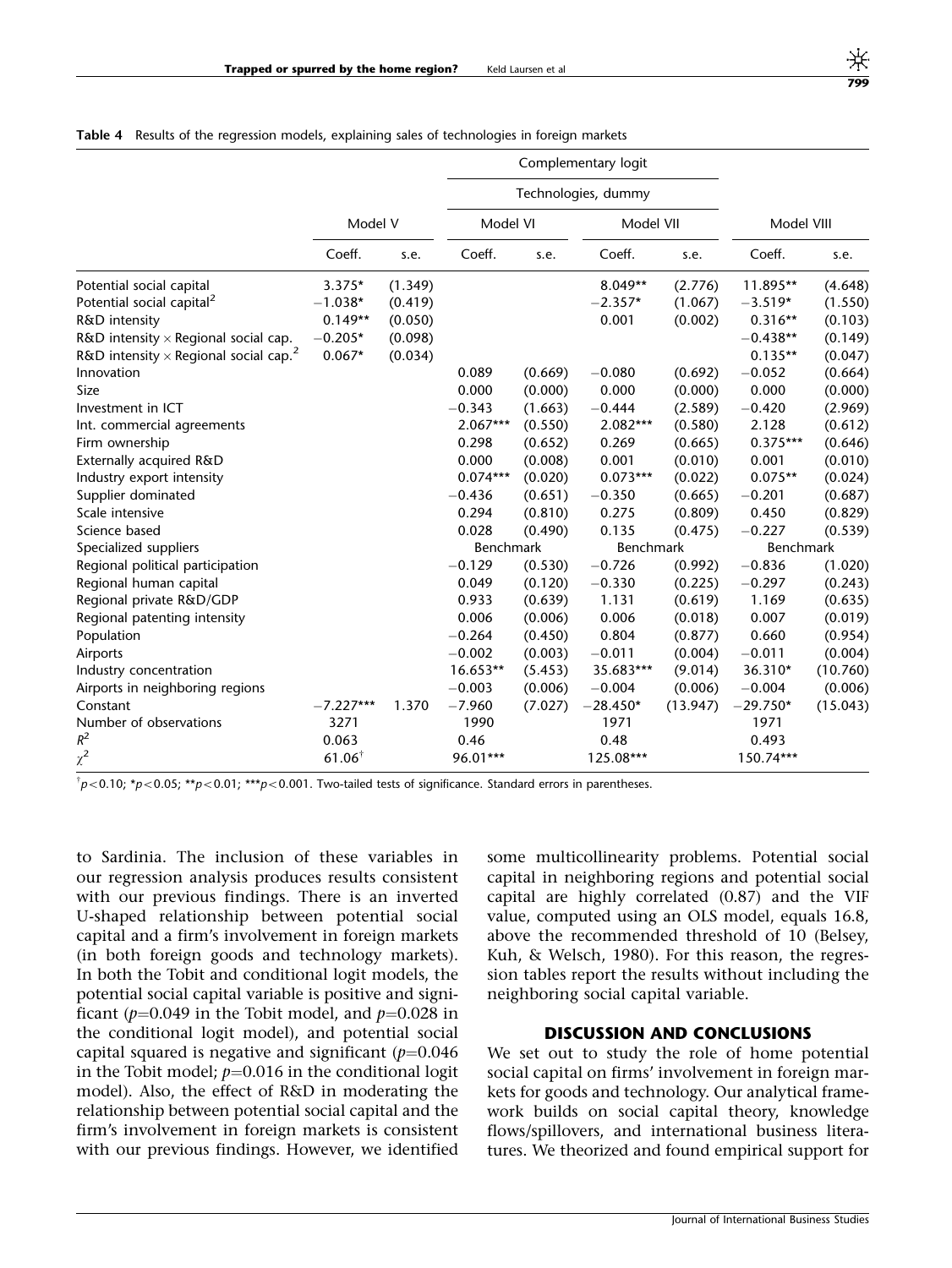

Figure 5 Predicted relationship between firms' involvement in foreign markets for technology and potential social capital moderated by R&D intensity.

an inverted U-shaped relationship between potential social capital and involvement in foreign markets: involvement in foreign markets increases with potential social capital up to a point, which, once passed, induces reduced involvement in foreign markets. The characteristics of the geographical region in terms of social capital both help and constrain the abilities of local firms to be internationally active. We suggested that the underlying mechanism is based on a high level of social ties in a region, creating multiple channels for contacts among managers and employees of firms and other organizations in the local area. The existence of multiple channels makes it easier for firms to obtain knowledge about opportunities in the form of trade information, knowledge of artifacts, and other resources, from other local organizations participating in local and international markets. Although this mechanism has not previously been explored, the findings are consistent with the literature on the role of the geographical context in firm performance (e.g., Asheim, 1996; Gertler, 2003; Porter, 2000). Our research also supports the idea that a very high level of potential social capital invariably results in an increase in the firm's attention to domestic issues, because the sheer number of local channels available to the firm may increase the likelihood that it will interact only with local actors.

We identified tipping points related to the markets for goods and technology, and found that potential social capital seems to induce more overembeddedness for technology markets than goods markets. We suggest that the reason for this is the different nature of the transacted objects: technological knowledge is context-specific, sticky, and therefore difficult to transfer and replicate. In other words, selling technological knowledge requires frequent and repeated interactions between vendor and buyer. This particularity of technology trade compared with trade in products not only makes embeddedness in the local environment more likely, it also makes strong reliance on local partners less beneficial.

We explored whether higher investment in R&D moderates the effect of potential social capital on involvement in foreign markets. We found that firms that invest heavily in R&D are better able to exploit home potential social capital for participation in the international markets for goods, but that firms that invest substantially in R&D and are located in socially rich regions are less prone to being involved in international markets for technology. We argue that these findings can be explained by a complementarity effect, between R&D investment and potential social capital in the form of social interaction within a region, on the markets for goods. R&D investment enhances the quality and novelty of a firm's products, and makes links to other local organizations, facilitated by potential social capital, more valuable. We conjecture that the findings for transacting in international markets for technology can be explained by a substitution effect at work between R&D investment and potential social capital, in the form of social interaction within a region: located in socially rich regions that also invest heavily in R&D are more likely to use their technologies in-house because they are more likely to have access to the complementary assets needed to commercialize their inventions.

#### Implications for the Literature

Our paper extends work in the international business literature showing that firms' social networks matter for their levels of involvement in foreign markets (e.g., Zhou et al., 2007). We contribute the theoretical argument that location in a socially rich region increases the probability that firms will establish links with other organizations in the region that they can learn from and exchange resources with; social capital is easier to create in some locations than others. Extensive social ties among individuals in a region imply that firm managers and employees are more likely to have informal contacts with managers and employees of firms and organizations in the same region. We showed that localized potential social capital is crucial for knowledge and information flows on involvement in foreign markets, and provided empirical support for this claim.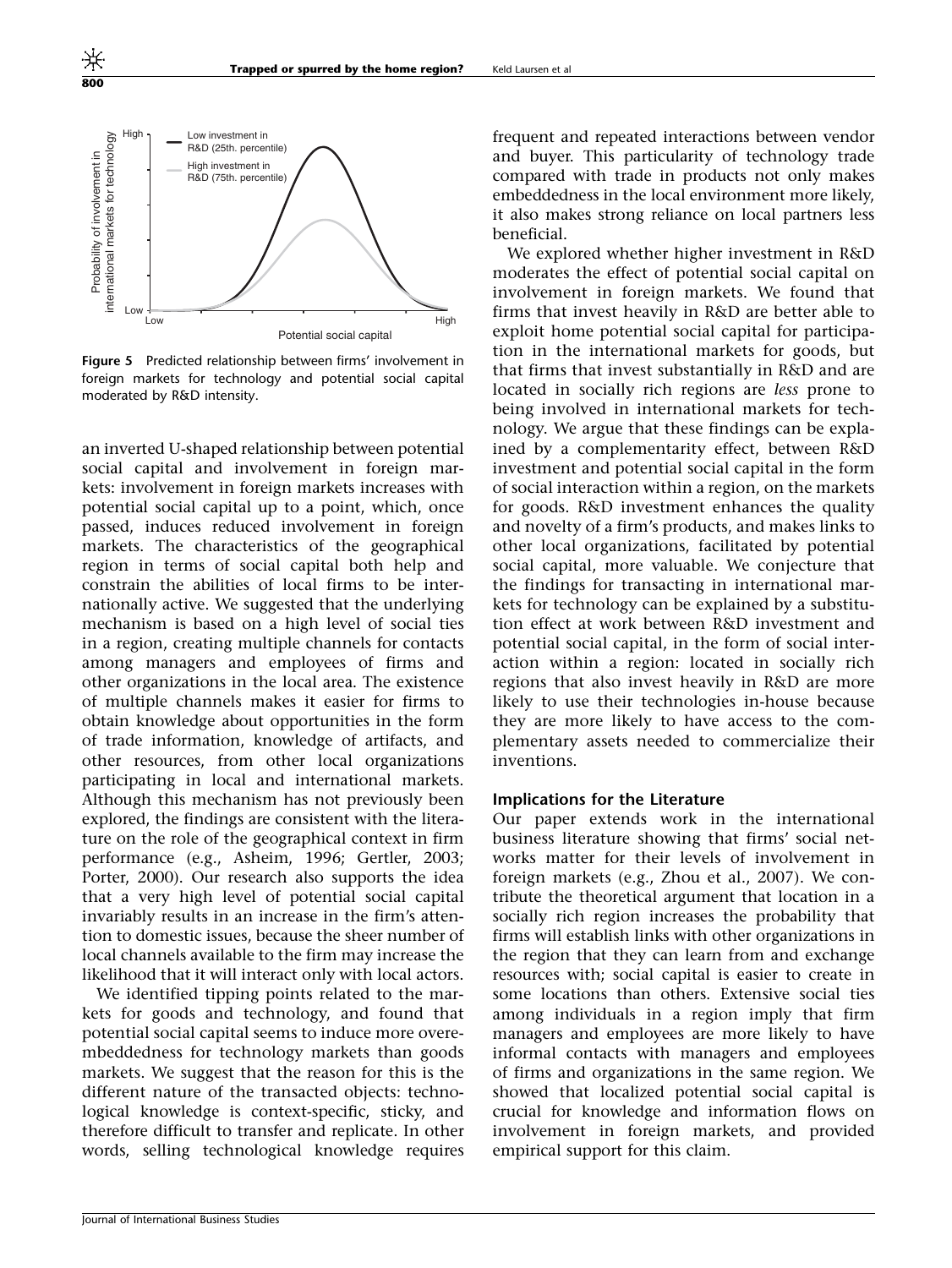This paper contributes to the theoretical and empirical literature showing that firms benefit from localized spillovers through local social ties (e.g., Breschi & Lissoni, 2009; Ceci & Iubatti, 2012; Cooke et al., 2005; Eapen, 2012; Owen-Smith & Powell, 2004; Porter, 2000; Saxenian, 1994). Although some studies warn about the possibility and report anecdotal evidence of negative effects (e.g., Porter, 2000: 24), to our knowledge no research has demonstrated these effects using a large-scale data set. We show that when the level of potential social capital goes beyond a certain point, for both of the markets under consideration, firms' involvement in foreign markets decreases. Theoretically, we interpret this as implying that a very high level of social ties induces over-reliance of firms on local opportunities. We also contribute to the literature on geographically bounded social capital (e.g., Guiso et al., 2004; Putnam et al., 1993) by extending it to include not only its effects on how firms behave and perform in the domestic region, but also how geographically bounded social capital affects firm behavior in foreign locations. To benefit from their home environments, it is a necessary condition that firms should be able to obtain and exchange relevant information and knowledge within these environments. In this context, we provide a set of theoretical mechanisms that facilitate acquisition and exchange of this information and knowledge, thereby underpinning the functioning of the aggregate concept of geographically bounded social capital.

Our study also contributes to the emerging literature on the internationalization of intangible resources (Knight & Kim, 2009). Previous research has examined firms' commercialization of knowledge (Arora et al., 2001), but has not explored the contingencies that affect trade in international technology markets. We believe the present study provides novelty by demonstrating how the external contingencies of the home region shape firms' involvement in foreign markets in the markets for technology. Our final contribution to the international business literature concerns the impact of firms' internal capabilities and knowledge creation on international activity. In line with the international business literature on involvement in foreign markets through exporting (e.g., Cassiman & Golovko, 2011), we posit theoretically and corroborate empirically that creation of internal knowledge – in the form of R&D investment – matters for the level of involvement in foreign markets. We also show that the strength of the effect on involvement in foreign markets depends on the properties of the home region in terms of the level of potential social capital, and the character of the market in question (goods or technology).

# Implications for Management

The findings of this study have some implications for managers. First, it helps to delimit the scope of managerial choice related to the export of goods and technologies. We know that access to resources from other organizations (via networks) is crucial for these activities. However, not only are there fewer resources in some regions (we control for resources in our regressions), but we show that access to them is more difficult in socially poor regions. Initial conditions – in terms of geographical location – to a degree dictate the ability of firms to enter international markets. Managers need to be aware that the ability to build networks can be severely constrained (or stimulated) by the focal firm's location. Assuming that all firms are equally advantaged in relation to the potential for connecting to other firms could lead to bad decisions, especially for firms located in socially poor regions. Second, firms located in regions characterized by very high levels of potential social capital are more likely to experience negative consequences in relation to participation in international markets. This may be more easily remedied than location in a socially poor region, because deliberate actions can be undertaken to forge links with more distant firms.

# Limitations of This Study and Avenues for Further Research

This study has some limitations. The data analyzed are cross-sectional; future research should examine whether the results hold for longitudinal data. In particular, cross-sectional data do not allow us to control for the effects of past achievements. The study focuses on one country. This is a limitation common to most (perhaps all) studies of international exporting of goods and technology. However, we consider Italy to be a suitable setting to analyze the role of regional potential social capital, given that there is considerable (and well-documented) cross-region variation within Italy. This variation is a precondition for this type of analysis. Our hypotheses are general: thus the theoretical mechanisms described are not particular to our empirical setting. For this reason we believe that our results are likely to be generalizable, but this is an empirical issue that we are unable to test in the present setting; it is a task for future research.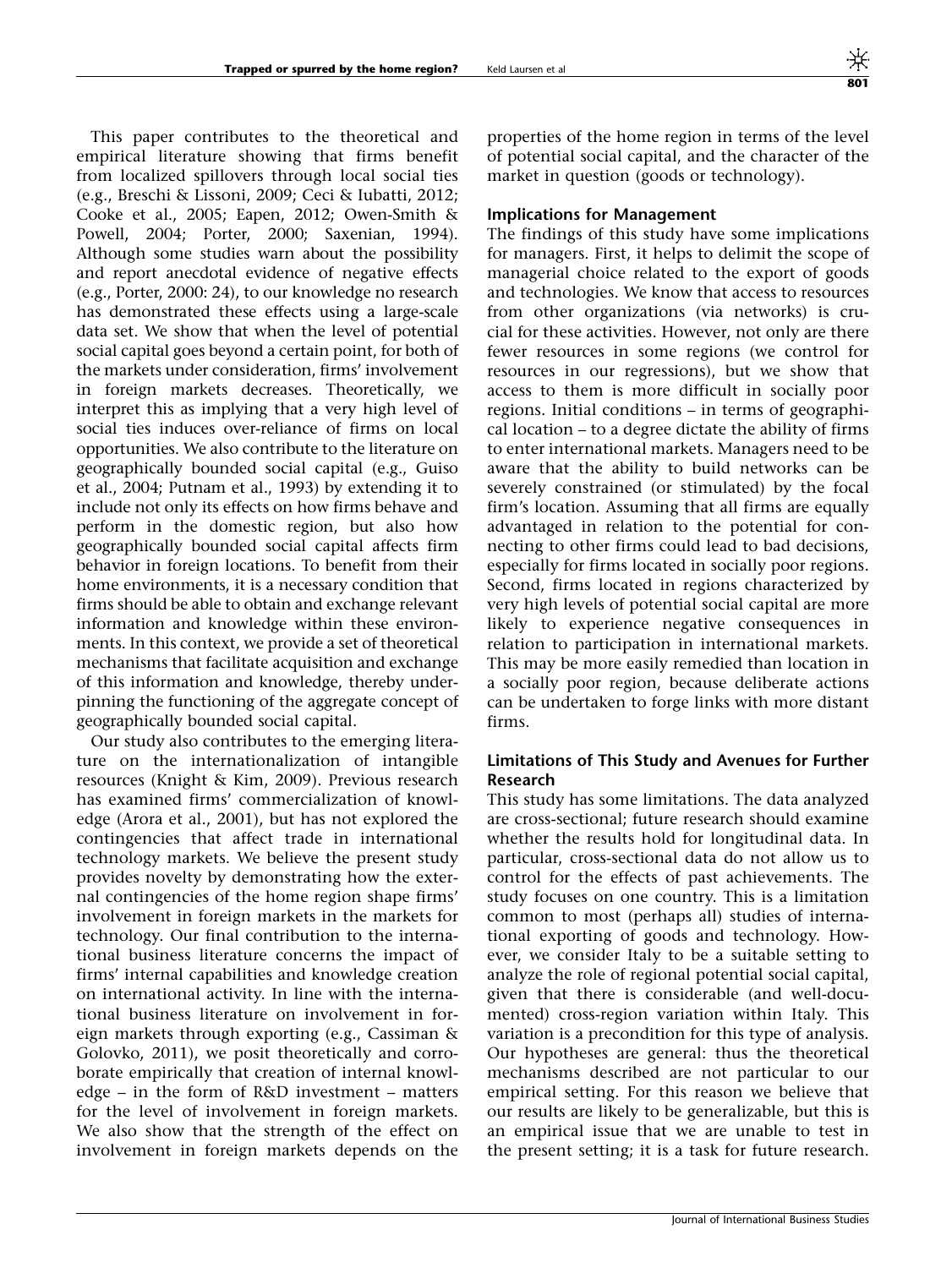We have argued that firms located in social-capital-rich regions can draw more easily on and exchange information, knowledge and other resources within the region, through the private social ties of their managers and employees. It should be underscored that this is an assumption, and therefore a limitation of the present paper; we have no way of knowing whether the business-relevant ties between individuals in their private spheres have actually been forged by potential social capital as it is measured in this paper.

The findings in this paper suggest other avenues for research. R&D activities increasingly are collaborative, and therefore require the development and management of relationships with a variety of organizations in different locations – including universities and research centers – and different ways of thinking. Interactions involving different mindsets and different geographical contexts may help to broaden the firm's perspectives. It would be interesting to check and control for the nature and location of R&D partners in relation to the knowledge properties of the home location. Also, the openness of the innovation network (Laursen & Salter, 2006) may differ along the internationalization process. Hite and Hesterly (2001) argue that the configuration and nature of networks vary over time. During the first phases, networks are mainly identity based, but later consolidate around more formal relationships.

We also considered regional-level potential social capital. Although prior research suggests that social capital is predominantly geographically constrained (Sorenson & Audia, 2000), it need not be. For

# instance, individuals' social ties and derived social capital can be organizational (see e.g., Leana & van Buren, 1999) or associated with dimensions such as non-local inter-firm relations or a common university background (alumni association). Combining data on actual social capital linked to dimensions other than geography – and especially actual organizational social capital, with data on geographically bounded potential social capital – could provide new and interesting insights into firms' involvement in foreign markets.

#### ACKNOWLEDGEMENTS

The authors gratefully acknowledge comments from Kevin Boudreau, John Cantwell, Dajana D'Andrea, Isabel Fernandez-Mateo, Gerry George, Snejina Michailova, Phanish Puranam, Markus Reitzig, Editor Paul Almeida and three reviewers of this journal, the audiences at London Business School, CERAM Business School, Norwegian School of Economics and Business Administration, the University of Auckland Business School, the Universidad Carlos III de Madrid, the DRUID Conference 2009, and the Academy of Management Conference 2010 on earlier versions of this paper. The authors also thank Cristiano Zazzara and the research department at Capitalia (now Unicredit) for the provision of the firm-level data set used in this paper. The usual caveats apply. K. Laursen acknowledges the financial support from the Danish Council for Independent Research | Social Sciences (Grant 09-068739).

#### **REFERENCES**

- Abrahamson, E., & Fombrun, C. J. 1994. Macrocultures: Determinants and consequences. Academy of Management Review, 19(4): 728–755.
- Almeida, P. 1996. Knowledge sourcing by foreign multinationals: Patent citation analysis in the US semiconductor industry. Strategic Management Journal, 17 (Winter Special Issue): 155-165.
- Almeida, P., & Kogut, B. 1999. Localization of knowledge and the mobility of engineers in regional networks. Management Science, 45(7): 905–917.
- Andersson, U., Forsgren, M., & Holm, U. 2002. The strategic impact of external networks: Subsidiary performance and competence development in the multinational corporation. Strategic Management Journal, 23(11): 979–996.
- Arora, A., Fosfuri, A., & Gambardella, A. 2001. Markets for technology: The economics of innovation and corporate strategy. Cambridge, MA: MIT Press.
- Asheim, B. T. 1996. Industrial districts as "learning regions": A condition for prosperity. European Planning Studies, 4(4): 379–400.
- Audretsch, D. B., & Feldman, M. P. 1996. R&D spillovers and the geography of innovation and production. American Economic Review, 86(3): 630–640.
- Bartlett, C. A., & Ghoshal, S. 1989. Managing across borders: The transnational solution. Boston, MA: Harvard Business School Press.
- Basile, R. 2001. Export behaviour of Italian manufacturing firms over the nineties: The role of innovation. Research Policy, 30(8): 1185–1201.
- Baum, J. A. C., & Haveman, H. A. 1997. Love thy neighbor? Differentiation and agglomeration in the Manhattan hotel industry, 1898-1990. Administrative Science Quarterly, 42(2): 304–338.
- Belsey, D. A., Kuh, E., & Welsch, R. E. 1980. Regression diagnostics: Identifying influential data and sources of collinearity. New York: John Wiley & Sons.
- Beugelsdijk, S., & Schaik, T. v. 2005. Differences in social capital between 54 western European regions. Regional Studies, 39(8): 1053–1064.
- Bonaccorsi, A. 1992. On the relationship between firm size and export intensity. Journal of International Business Studies, 23(4): 605–635.
- Boschma, R., & Iammarino, S. 2009. Related variety, trade linkages, and regional growth in Italy. Economic Geography, 85(3): 289–311.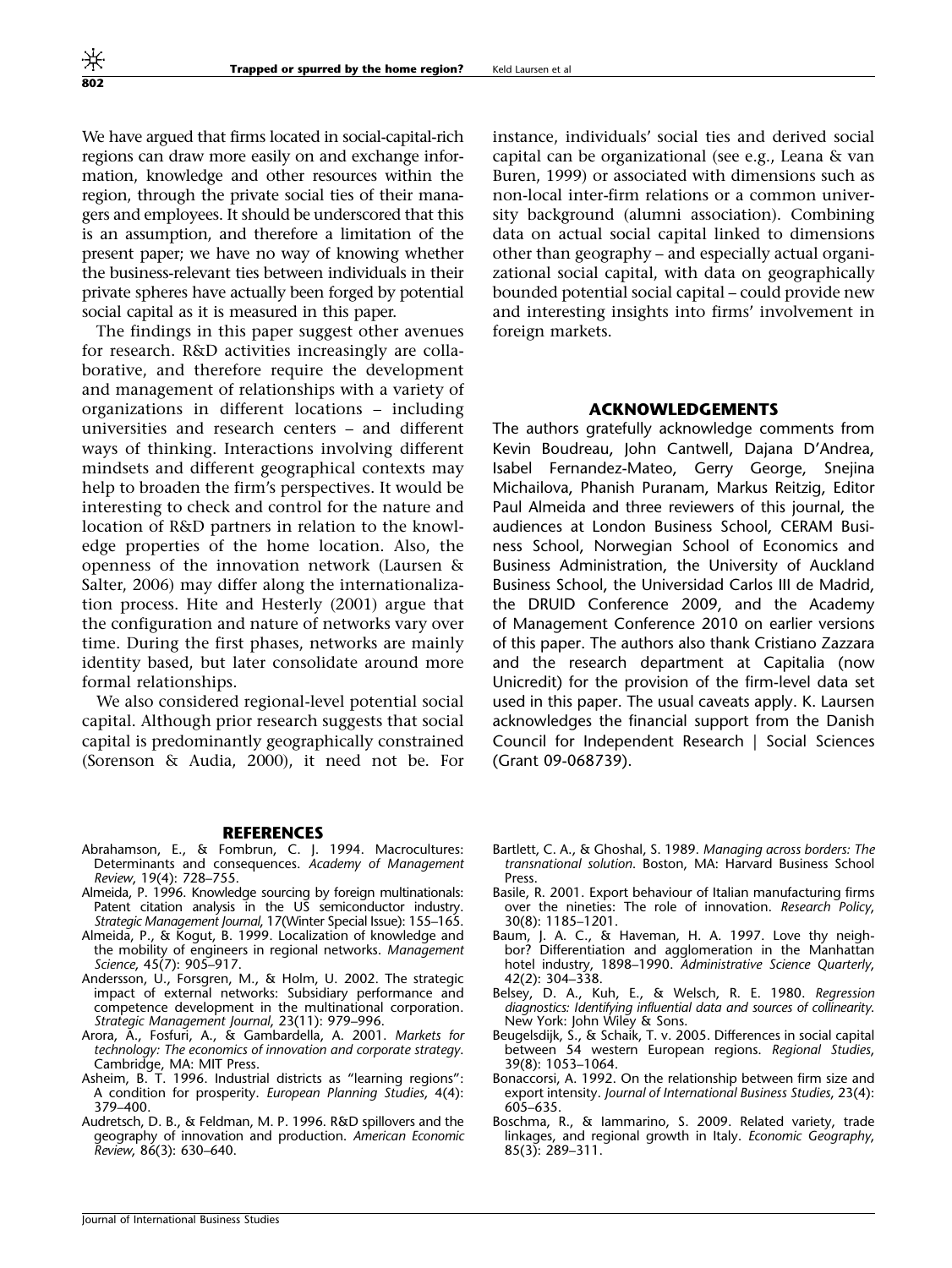- Breschi, S., & Lissoni, F. 2009. Mobility of skilled workers and coinvention networks: An anatomy of localized knowledge flows. Journal of Economic Geography, 9(4): 439–468.
- Brusco, S. 1982. The Emilian model: Productive decentralisation and social integration. Cambridge Journal of Economics, 6(2): 167–184.
- Buckley, P., & Casson, M. 1976. The future of the multinational enterprise. New York: Holmes & Meier.
- Calise, M. 2000. Il partito personale. Roma-Bari: Laterza.
- Calof, J. L. 1994. The relationship between firm size and export behavior revisited. Journal of International Business Studies, 25(2): 367–387.
- Cantwell, J. 1989. Technological innovation and multinational corporations. Oxford: Blackwell.
- Cantwell, J., & Janne, O. 1999. Technological globalisation and innovative centres: The role of corporate technological leadership and locational hierarchy. Research Policy, 28(2/3): 119– 144.
- Capello, R., & Faggian, A. 2005. Collective learning and relational capital in local innovation processes. Regional Studies, 39(1): 75–87.
- Capitalia. 2006. Indagine sulle imprese Italiane: Rapporto sul sistema produttivo e sulla politica industriale. Rome: Capitalia.
- Cassiman, B., & Golovko, E. 2011. Innovation and internationalization through exports. Journal of International Business Studies, 42(1): 56–75.
- Ceci, F., & Iubatti, D. 2012. Personal relationships and innovation diffusion in SME networks: A content analysis approach. Research Policy, 41(3): 565–579.
- Chen, S. 2005. Extending internalization theory: A new perspective on international technology transfer and its generalization. Journal of International Business Studies, 36(2): 231–245.
- Chesbrough, H. 2003. Open innovation. Cambridge, MA: Harvard University Press.
- Cohen, I., & Cohen, P. 1983. Applied multiple regression/ correlation analysis for the behavioral sciences, (2nd edn) Hillsdale, NJ: Erlbaum.
- Cohen, W. M., & Levinthal, D. A. 1990. Absorptive capacity: A new perspective of learning and innovation. Administrative Science Quarterly, 35(1): 128–152.
- Coleman, J. 1988. Social capital in the creation of human capital. American Journal of Sociology, 94(Supplement): S95–S120.
- Coleman, J. 1990. Social capital. Cambridge, MA: Harvard University Press.
- Contractor, F. J. 1981. International technology licensing: Compensation, costs and negotiation. Lexington, MA: Lexington Books.
- Cooke, P., Clifton, N., & Oleaga, M. 2005. Social capital, firm embeddedness and regional development. Regional Studies, 39(8): 1065–1077.
- Coviello, N., & Munro, H. 1997. Network relationships and the internationalisation process of small software firms. International Business Review, 6(4): 361–386.
- Davidson, W. H., & McFetridge, D. G. 1985. Key characteristics in the choice of international technology transfer mode. Journal of International Business Studies, 16(2): 5–21.
- Della Porta, D. 2004. Political parties and corruption: Ten hypotheses on five vicious circles. Crimes, Law and Social Change, 42(1): 35–60.
- Dunning, J. H. 1977. Trade, location of economic activity and the MNE: A search for an eclectic approach. In B. Ohlin, P.O. Hesselborn, & P.M. Wijkman (Eds), The international allocation of economic activity. New York: Holmes & Meier, pp 395–418.
- Eapen, A. 2012. Social structure and technology spillovers from foreign to domestic firms. Journal of International Business Studies, 43(3): 244–263.
- Ellis, P. 2000. Social ties and foreign market entry. Journal of International Business Studies, 31(3): 443–469.
- Feldman, M. P. 1994. Knowledge complementarity and innovation. Small Business Economics, 6(5): 363–372.
- Fernández, Z., & Nieto, M. J. 2006. Impact of ownership on the international involvement of SMEs. Journal of International Business Studies, 37(3): 340–351.
- Flores, R. G., & Aguilera, R. V. 2007. Globalization and location choice: An analysis of US multinational firms in 1980 and 2000. Journal of International Business Studies, 38(7): 1187–1187.
- Florida, R., Mellander, C., & Stolarick, K. 2008. Inside the black box of regional development, human capital, the creative class and tolerance. Journal of Economic Geography, 8(5): 615–649.
- Fosfuri, A. 2006. The licensing dilemma: Understanding the determinants of the rate of technology licensing. Strategic Management Journal, 27(12): 1141–1158.
- Fox, W. 2009. International commercial agreements: A primer on drafting, negotiating, and resolving disputes. Boston, MA: Kluwer Law Intl.
- Gambardella, A., Mariani, M., & Torrisi, S. 2009. How "provincial" is your region? Openness and regional performance in Europe. Regional Studies, 43(7): 935–947.
- Gao, G. Y., Murray, J. Y., Kotabe, M., & Lu, J. 2009. A "strategy tripod" perspective on export behaviors: Evidence from domestic and foreign firms based in an emerging economy. Journal of International Business Studies, 41(3): 377–396.
- Gertler, M. S. 2003. Tacit knowledge and the economic geography of context, or the undefinable tacitness of being (there). Journal of Economic Geography, 3(1): 75–99.
- Glasmeier, A. 1994. Flexible districts, flexible regions? The institutional and cultural limits to districts in an era of globalization and technological paradigm shifts. In A. Amin & N. Thrift (Eds), Globalization, institutions, and regional development in Europe. Oxford: Oxford University Press, pp 118–146.
- Grabher, G. 1993. The weakness of strong ties. The lock-in of regional development in the Ruhr area. In G. Grabher (Ed), The embedded firm. London: Routledge, pp 255–278.
- Greenaway, D., & Kneller, R. 2007. Firm heterogeneity, exporting and foreign direct investment. The Economic Journal, 117(517): 134–161.
- Guiso, L., Sapienza, P., & Zingales, L. 2004. The role of social capital in financial development. American Economic Review, 94(3): 526–556.
- Guiso, L., Sapienza, P., & Zingales, L. 2011. Civic capital as the missing link. In J. Benhabib, M.O. Jackson, & A. Bisin (Eds), Handbook of social economics. San Diego, CA: North-Holland, pp 417–480.
- Guler, I., & Guillén, M. F. 2010. Home country networks and foreign expansion: Evidence from the venture capital industry. Academy of Management Journal, 53(2): 390–410.
- Hardin, J. W. 2002. The robust variance estimator for two-stage models. Stata Journal, 2(3): 253–266.
- Hauser, C., Tappeiner, G., & Walde, J. 2007. The learning region: The impact of social capital and weak ties on innovation. Regional Studies, 41(1): 75–88.
- Hedlund, G. 1986. The hypermodern MNC: A heterarchy? Human Resource Management, 25(1): 9–35.
- Hite, J. M., & Hesterly, W. S. 2001. The evolution of firm networks: From emergence to early growth of the firm. Strategic Management Journal, 22(3): 275–286.
- Hymer, S. H. 1976. The international operations of national firms: A study of direct foreign investment. Cambridge, MA: MIT Press.
- Iammarino, S., & McCann, P. 2006. The structure and evolution of industrial clusters: Transactions, technology and knowledge spillovers. Research Policy, 35(7): 1018–1036.
- Itami, H. 1987. Mobilizing invisible assets. Cambridge, MA: Harvard University Press.
- Ito, K., & Pucik, V. 1993. R&D spending, domestic competition, and export performance of Japanese manufacturing firms. Strategic Management Journal, 14(1): 61–75.
- Jaccard, J., Wan, C. K., & Turrisi, R. 1990. Interaction effects in multiple regression. Newbury Park, CA: Sage.
- Jaffe, A. B., Trajtenberg, M., & Henderson, R. 1993. Geographic localization of knowledge spillovers as evidenced by patent citations. Quarterly Journal of Economics, 108(3): 577–598.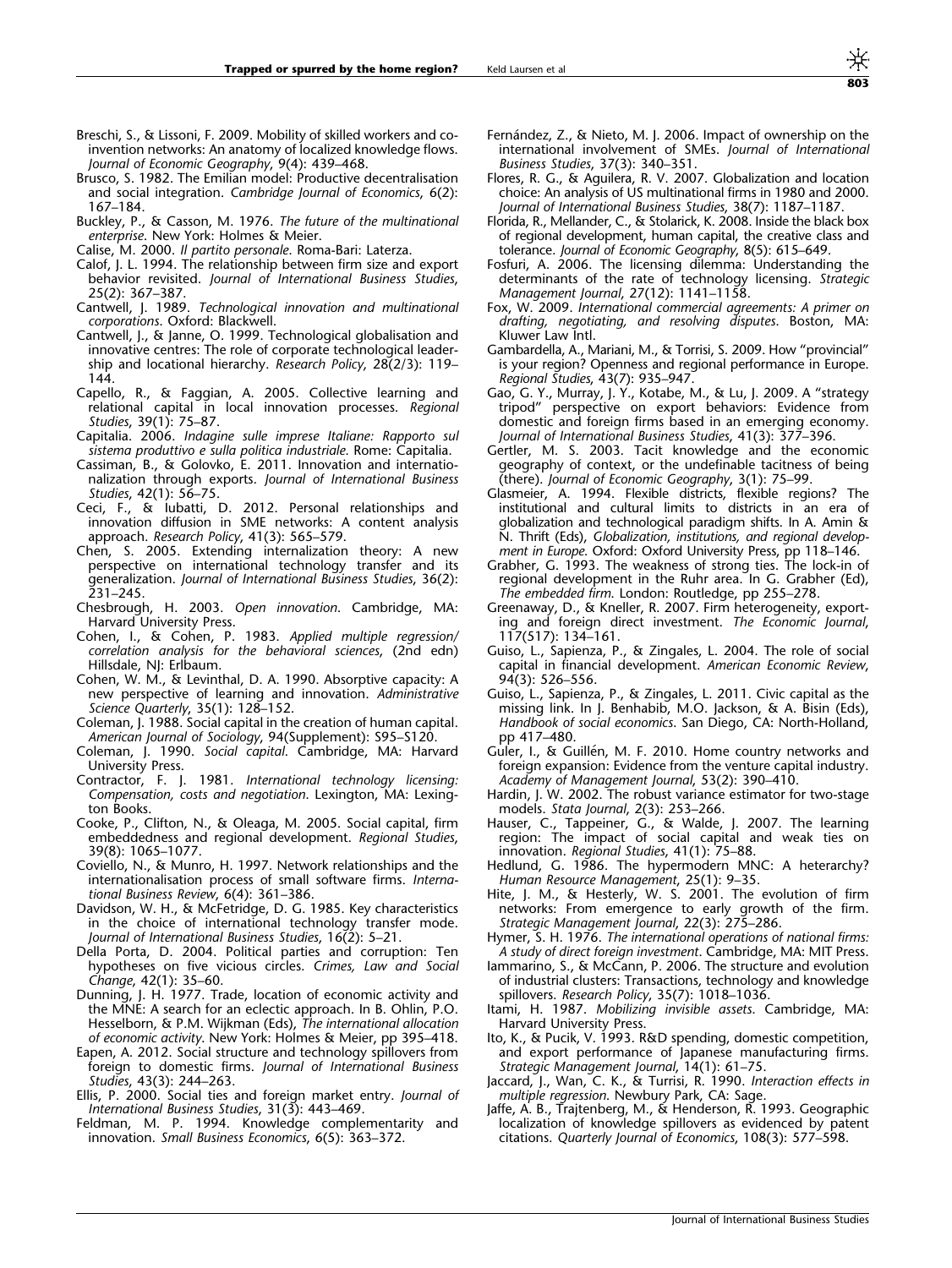- Keeble, D., & Williamson, F. 1999. High-technology clusters, networking and collective learning in Europe. Ashgate: Aldershot.
- Knack, S., & Keefer, P. 1997. Does social capital have an economic payoff? A cross-country investigation. Quarterly Journal of Economics, 112(4): 1251–1288.
- Knight, G., & Cavusgil, S. 2004. Innovation, organizational capabilities, and the born-global firm. Journal of International Business Studies, 35(2): 124–141.
- Knight, G. A., & Kim, D. 2009. International business competence and the contemporary firm. Journal of International Business Studies, 40(2): 255–273.
- Laursen, K., & Salter, A. J. 2006. Open for innovation: The role of openness in explaining innovative performance among UK manufacturing firms. Strategic Management Journal, 27(2): 131–150.
- Laursen, K., Masciarelli, F., & Prencipe, A. 2012. Regions matter: How localized social capital affects innovation and external knowledge use. Organization Science, 23(1): 177–193.
- Lazerson, M. H., & Lorenzoni, G. 1999. The firms that feed industrial districts: A return to the Italian source. Industrial and Corporate Change, 8(2): 235–266.
- Leana, C., & van Buren, H. 1999. Organizational social capital and employment practices. Academy of Management Review, 24(3): 538–555.
- Levinthal, D. A., & March, J. G. 1993. The myopia of learning. Strategic Management Journal, 14(Winter Special Issue): 95-112.
- Mandurino, K. 2011. Sprint di Treviso con i macchinari prodotti «su misura». Il Sole 24 ORE. Milan.
- Masciarelli, F. 2011. The strategic value of social capital: How firms capitalise on social assets. Cheltenham: Edward Elgar Publishing.
- McGrath, R. G. 1997. A real options logic for initiating technology positioning investments. Academy of Management Review, 22(4): 974–996.
- Nahapiet, J., & Ghoshal, S. 1998. Social capital, intellectual capital, and the organizational advantage. Academy of Management Review, 23(2): 242–266.
- Nunnally, J. C. 1978. Psychometric theory. New York: McGraw-Hill.
- Oviatt, B. M., & McDougall, P. P. 1994. Toward a theory of international new ventures. Journal of International Business Studies, 25(1): 45–64.
- Owen-Smith, J., & Powell, W. W. 2004. Knowledge networks as channels and conduits: The effects of spillovers in the Boston biotechnology community. Organization Science, 15(1): 5–21.
- Papke, L. E., & Wooldridge, J. M. 1996. Econometric methods for fractional response variables with an application to 401(k) plan participation rates. Journal of Applied Econometrics, 11(6): 619–632.
- Patel, P., & Vega, M. 1999. Patterns of internationalisation of corporate technology: Location vs home country advantages. Research Policy, 28(2–3): 145–155.
- Pavitt, K. 1984. Sectoral patterns of technical change: Towards a taxonomy and a theory. Research Policy, 13(6): 343–373.
- Phene, A., & Almeida, P. 2008. Innovation in multinational subsidiaries: The role of knowledge assimilation and subsidiary capabilities. Journal of International Business Studies, 39(5): 901–919.
- Pisano, G. 1990. The R&D boundaries of the firm: An empirical analysis. Administrative Science Quarterly, 35(1): 153–176.
- Podsakoff, P. M., & Organ, D. W. 1986. Self-reports in organizational research: Problems and prospects. Journal of Management, 12(4): 531–544.
- Porter, M. 1990. The competitive advantage of nations. New York: Free Press.
- Porter, M. E. 2000. Location, competition, and economic development: Local clusters in a global economy. Economic Development Quarterly, 14(1): 15–34.
- Portes, A. 1998. Social capital: Its origins and applications in modern sociology. Annual Review of Sociology, 24: 1–24.
- Portes, A., & Landolt, P. 1996. The downside of social capital. The American Prospect, 26(May–June): 18–21.
- Pouder, R., & St John, C. H. 1996. Hot spots and blind spots: Geographical clusters of firms and innovation. Academy of Management Review, 21(4): 1192–1225.
- Powell, W. W., Koput, K. W., & Smith-Doerr, L. 1996. Interorganizational collaboration and the locus of innovation: Networks of learning in biotechnology. Administrative Science Quarterly,  $41(1)$ :  $116-145$ .
- Putnam, R. D. 2000. Bowling alone. New York: Simon & Schuster.
- Putnam, R. D., & Goss, K. A. 2002. Introduction. In R.D. Putnam (Ed), Democracies in flux: 3–20. Oxford: Oxford University Press.
- Putnam, R. D., Leonardi, R., & Nanetti, R. Y. 1993. Making democracy work. Princeton, NJ: Princeton University Press.
- Roper, S., Love, J. H., & Higon, D. A. 2006. The determinants of export performance: Evidence for manufacturing plants in Ireland and Northern Ireland. Scottish Journal of Political Economy, 53(5): 586–615.
- Rosenberg, N. 1982. Inside the black box: Technology and economics. Cambridge: Cambridge University Press.
- Sabatini, F. 2008. Does social capital improve labour productivity in small and medium enterprises? International Journal of Management and Decision Making, 9(5): 454–480.
- Salancik, G. R., & Pfeffer, J. 1977. An examination of needsatisfaction models of job attitudes. Administrative Science Quarterly, 22(3): 427–456.
- Saxenian, A. 1994. Regional advantage: Culture and competition in Silicon Valley and Route 128. Cambridge, MA: Harvard University Press.
- Schick, A. G., & Ponemon, L. A. 1993. The influence of auditors' perceptions of organizational decline on audit risk. Organization Science, 4(1): 92–107.
- Shupe, D. R., & Wolfer, J. A. 1966. Comparative reliability of the dogmatism scale with 2 and 6 scale points. Psychological Reports, 19(1): 284–286.
- Sorenson, O., & Audia, G. 2000. The social structure of entrepreneurial activity: Geographic concentration of footwear production in the United States, 1940–1989. American Journal of Sociology, 106(2): 424–462.
- Stuart, T., & Sorenson, O. 2003. The geography of opportunity: Spatial heterogeneity in founding rates and the performance of biotechnology firms. Research Policy, 32(2): 229–253.
- Tappeiner, G., Hauser, C., & Walde, J. 2008. Regional knowledge spillovers: Fact or artifact? Research Policy, 37(5): 861– 874.
- Teece, D. 1981. The market for know-how and the efficient international transfer of technology. The Annals of the American Academy of Political and Social Science, 458(1): 81– 96.
- Teece, D. J. 1986. Profiting from technological innovation: Implications for integration, collaboration, licensing and public policy. Research Policy, 15(6): 285–305.
- Telesio, P. 1979. Technology licensing and multinational enterprises. New York: Praeger Publishers.
- Trigilia, C. 1986. Small-firm development and political subcultures in Italy. European Sociological Review, 2(3): 161– 175.
- Trigilia, C. 1991. The paradox of the region: Economic regulation and the representation of interests. International Journal of Human Resource Management, 20(3): 306–327.
- Tsai, W., & Ghoshal, S. 1998. Social capital and value creation: The role of intra-firm networks. Academy of Management Journal, 41(4): 464–476.
- Uzzi, B. 1997. Social structure and competition in interfirm networks: The paradox of embeddedness. Administrative Science Quarterly, 42(1): 35–67.
- von Hippel, E. 2005. Democratizing innovation. Cambridge, MA: MIT Press.
- Wagner, J. 2001. A note on the firm size–export relationship. Small Business Economics, 17(4): 229–237.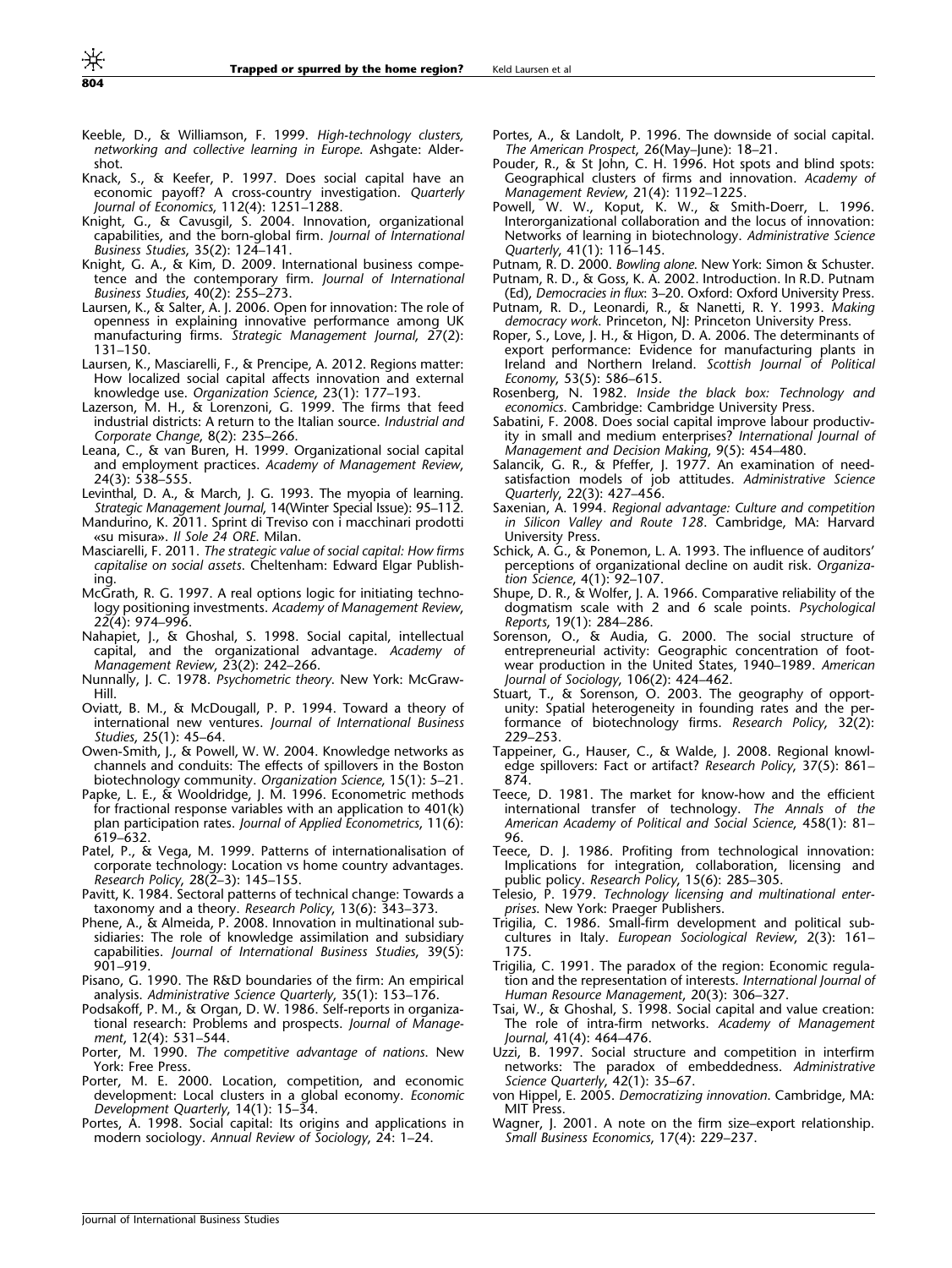- Woolcock, M., & Narayan, D. 2000. Social capital: Implications for development theory, research, and policy. The World Bank Research Observer, 15(2): 225–249.
- Wooldridge, J. M. 2002. Econometric analysis of cross section and panel data. Cambridge, MA: MIT Press.
- Yli-Renko, H., Autio, A., & Tontti, V. 2002. Social capital, knowledge, and the international growth of technology-based new firms. International Business Review, 11(3): 279–304.
- Zaheer, S. 1995. Overcoming the liability of foreignness. Academy of Management Journal, 38(2): 341–363.
- Zhou, L., Wu, W.,  $\&$  Luo, X. 2007. Internationalization and the performance of born-global SMEs: The mediating role of social networks. Journal of International Business Studies, 38(4): 673–690.
- Zucker, L., Darby, M., & Brewer, M. 1998. Intellectual capital and the birth of US biotechnology enterprises. American Economic Review, 88(1): 290–306.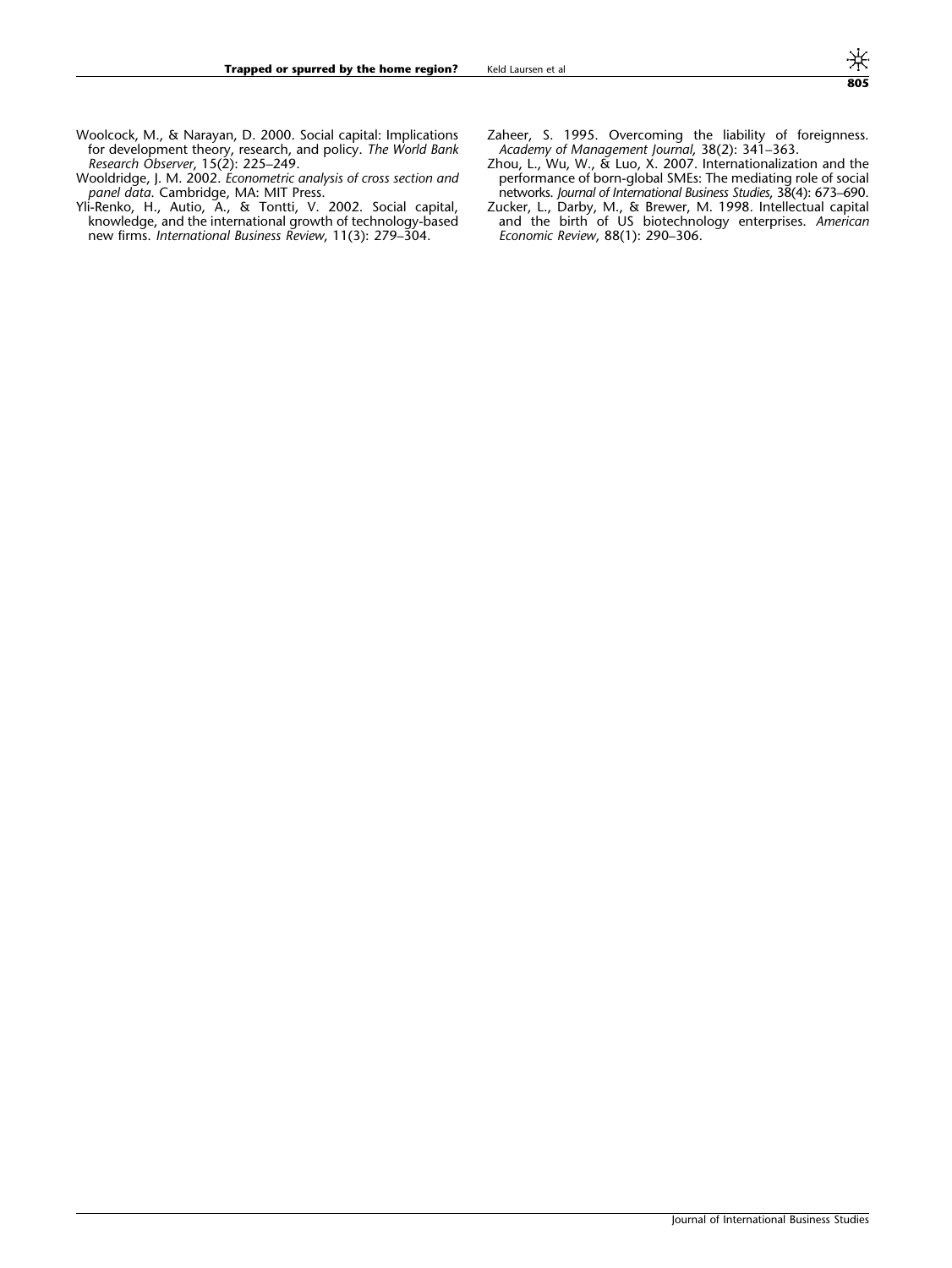# APPENDIX

| Variable                                            | Description                                                                                                                                                                                                  | Question                                                                                                                                                                                                                                                          | Source                                                                       |
|-----------------------------------------------------|--------------------------------------------------------------------------------------------------------------------------------------------------------------------------------------------------------------|-------------------------------------------------------------------------------------------------------------------------------------------------------------------------------------------------------------------------------------------------------------------|------------------------------------------------------------------------------|
| Participation in cultural<br>associations           | People aged 14 and over who have<br>participated in meetings of cultural<br>associations and the like at least<br>once in the 12 months before the<br>interview for every 100 people<br>within the same area | In the last 12 months, have you<br>participated in a meeting or activity<br>of a cultural or similar association<br>at least once? (i)Yes; (ii) No                                                                                                                | Multi-scope analysis<br>on families: "Aspects<br>of daily life"              |
| Participation in<br>voluntary associations          | People aged 14 and over who have<br>participated in meetings of voluntary<br>associations at least once in the 12<br>months before the interview for every<br>100 people within the same area                | In the last 12 months, have you<br>participated in a meeting or activity<br>of a voluntary association or similar<br>association at least once?<br>(i)Yes; (ii) No                                                                                                | Multi-scope analysis<br>on families: "Aspects<br>of daily life"              |
| Participation in<br>non-voluntary<br>organizations  | People aged 14 and over who have<br>participated in meetings of a<br>non-voluntary organization at least<br>once in the 12 months before the<br>interview for every 100 people<br>within the same area       | In the last 12 months, have you<br>participated in a meeting or activity<br>of a non-voluntary association<br>at least once? (i)Yes; (ii) No                                                                                                                      | Multi-scope analysis<br>on families: "Aspects<br>of daily life"              |
| Number of<br>voluntary associations<br>per region   | Number of voluntary organizations<br>for every 10,000 people                                                                                                                                                 | Voluntary organizations registered<br>in the regional registries at<br>31 December 1999                                                                                                                                                                           | Voluntary organizations<br>in Italy                                          |
| Money given<br>to associations                      | People aged 14 and over who<br>donated money to an association<br>at least once in the 12 months<br>before the interview for every<br>100 people within the same area                                        | In the last 12 months, have you<br>donated money to an association<br>at least once? (i)Yes; (ii) No                                                                                                                                                              | Multi-scope analysis<br>on families: "Aspects<br>of daily life"              |
| Meeting friends<br>regularly                        | People aged 16 and over meeting<br>friends at least once a week for<br>every 100 people of the same area                                                                                                     | In the last 12 months, how often<br>have you seen friends in your<br>spare time? (i) Every day; (ii) More<br>than once a week; (iii) Once a week;<br>(iv) Less than four times a months;<br>(v) A few times a year; (vi) Never;<br>(vii) I don't have any friends | Multi-scope analysis<br>on families: "Aspects<br>of daily life"              |
| Social meetings                                     | People aged 16 and over attending<br>bars, pubs, clubs at least once<br>a week in the 12 months before<br>the interview for every 100 people<br>within the same area                                         | In the last 12 months, how often<br>have you attended bars, pubs,<br>clubs in your spare time? (i) At least<br>once a week; (ii) At least once<br>a month; (iii) Less frequently;<br>(iv) Never                                                                   | Multi-scope analysis<br>on families: "The leisure<br>activities of citizens" |
| Satisfaction as<br>to relationships<br>with friends | People aged 14 and over who<br>are very satisfied with their<br>relationships with friends                                                                                                                   | Please consider the last 12 months,<br>are you satisfied with your relationship on families: "Aspects<br>with your friends? (i) Very satisfied;<br>(ii) Quite satisfied; (iii) Not very<br>satisfied; (iv) Not satisfied at all                                   | Multi-scope analysis<br>of daily life"                                       |

# Table A1 Description of the variables included in the PCA